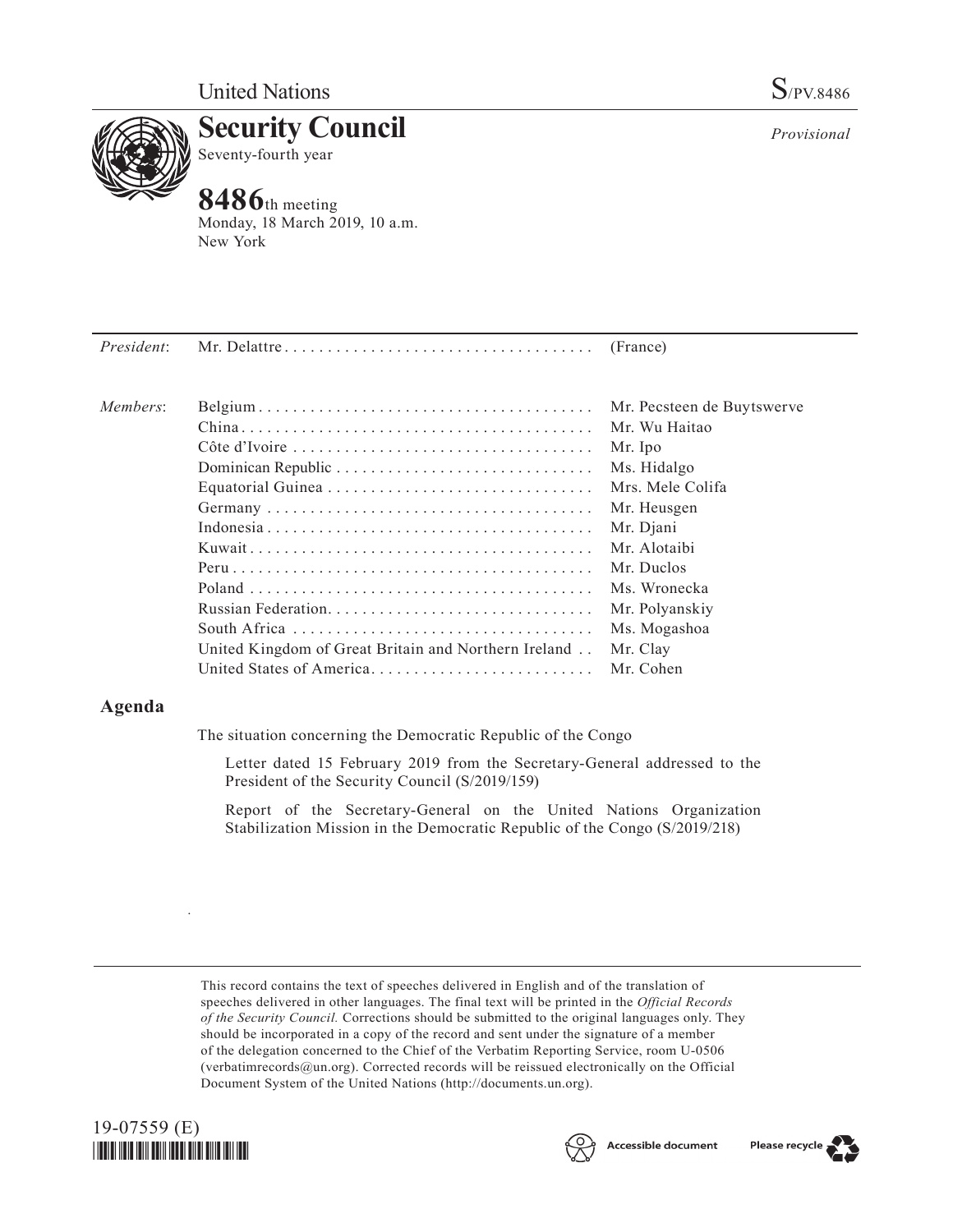*The meeting was called to order at 10.10 a.m.*

#### **Adoption of the agenda**

*The agenda was adopted.*

### **The situation concerning the Democratic Republic of the Congo**

**Letter dated 15 February 2019 from the Secretary-General addressed to the President of the Security Council (S/2019/159)**

## **Report of the Secretary-General on the United Nations Organization Stabilization Mission in the Democratic Republic of the Congo (S/2019/218)**

**The President** (*spoke in French*): In accordance with rule 37 of the Council's provisional rules of procedure, I invite the representative of the Democratic Republic of the Congo to participate in this meeting.

In accordance with rule 39 of the Council's provisional rules of procedure, I invite the following briefers to participate in this meeting: Ms. Leila Zerrougui, Special Representative of the Secretary-General and Head of the United Nations Organization Stabilization Mission in the Democratic Republic of the Congo, and Ms. Anny Tenga Modi, Executive Director of Afia Mama.

Ms. Modi is joining today's meeting via videoteleconference from Kinshasa.

The Security Council will now begin its consideration of the item on its agenda.

I wish to draw the attention of Council members to document S/2019/159, which contains a letter dated 15 February 2019 from the Secretary-General addressed to the President of the Security Council, and document S/2019/218, which contains the report of the Secretary-General on the United Nations Organization Stabilization Mission in the Democratic Republic of the Congo.

I now give the floor to Ms. Zerrougui.

**Ms. Zerrougui** (*spoke in French*): Over the past year, the Council has invited me to brief it every month, and sometimes several times a month, and I thank you for it, Sir. Your interest has been commensurate with the stakes in the Democratic Republic of the Congo. Happily, my statement today shall be delivered in a

context that is far more tranquil than was the case in December and January.

The handover of power in the wake of the elections was the first in the recent history of the Democratic Republic of the Congo and unrolled peacefully. I cannot fail to note that the results of the elections were contested by a segment of the opposition, but we can also say that the majority of Congolese welcomed the inauguration of President Tshilombo Tshisekedi with relief.

I should like to point out that the electoral process, which continues with the scheduled elections of governors and the holding of postponed polls in four constituencies owing to insecurity and the Ebola epidemic, is a decisive step towards strengthening democracy and the rule of law in the Democratic Republic of the Congo. Nevertheless, the reactions of some political parties and their supporters to the results of last week's senatorial elections represent a challenge and reveal the fragility of the political process under way in the country.

In his first public statements, the Head of State has pledged to work for the consolidation of peace, the rule of law and democracy, and the promotion and protection of human rights. These statements of intent have been followed by concrete actions, especially with respect to the easing of tensions. Some political and opinion prisoners have just been released; meetings held across the country by the opposition leader and presidential candidate Martin Fayulu have unfolded without hindrance; and announcements have been made in favour of the return of political exiles. It is important to continue in this direction, especially by maintaining spaces for expression by the opposition, which we encourage to work closely with all political parties, the Congolese authorities and civil society.

Discussions for the formation of a new Government are currently under way between Front commun pour le Congo, which won the majority of legislative seats at the national and provincial levels, and the Cap pour le changement platform, which had supported the candidacy of President Tshilombo Tshisekedi. The two parties agreed last week on the upcoming appointment of a *formateur,* who will in fact be the future Prime Minister of the Republic.

It is hoped that the new Government team will soon be established and operational and able to work according to the guidelines of President Tshilombo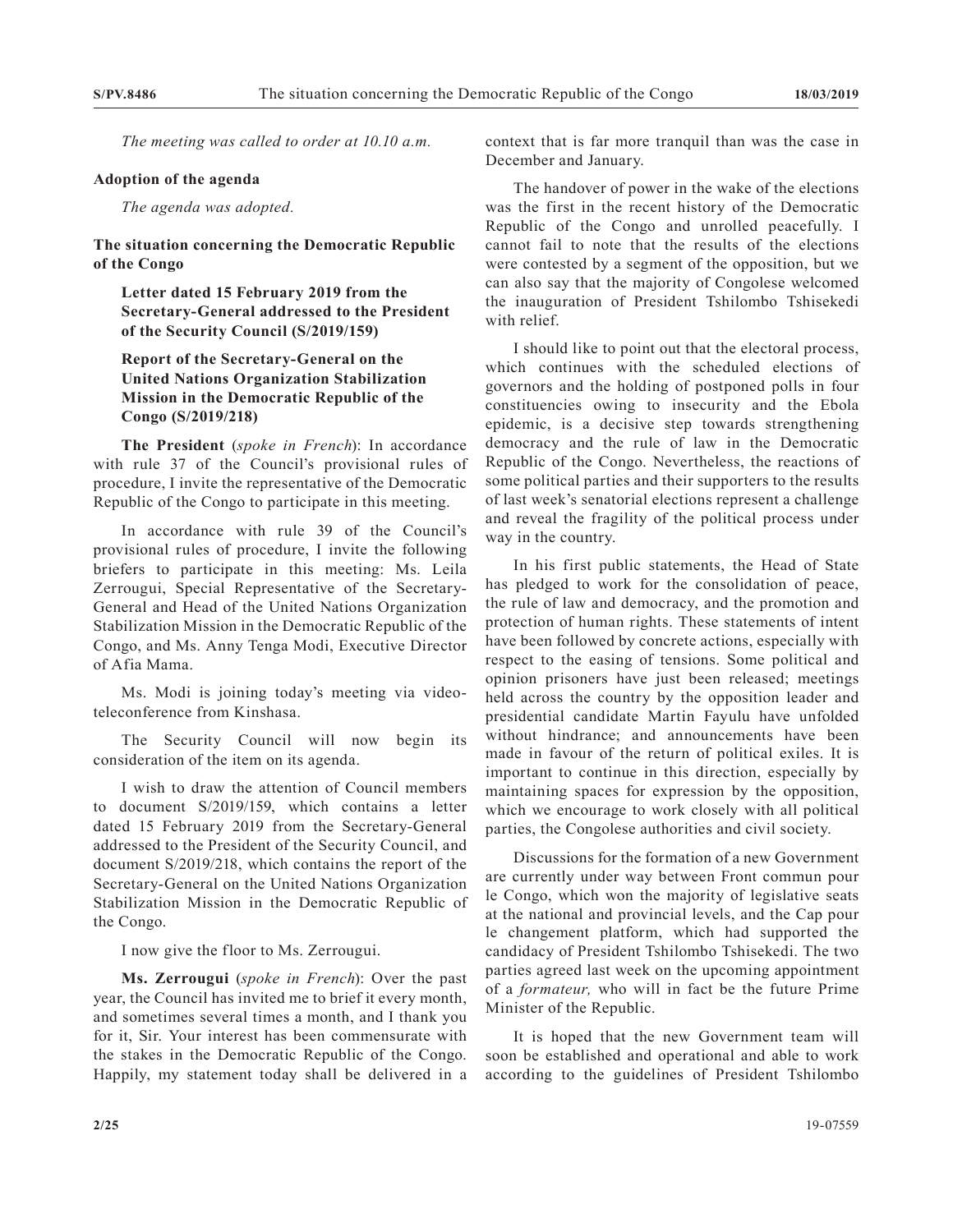Tshisekedi's programme. Indeed, the expectations of the Congolese population are immense and it is crucial not to make them wait too long or to disappoint them. These expectations of a better life, as embodied in easier access to education, care and employment, and an existence free from fear and threats, is one of the greatest challenges facing the authorities currently in place.

I assure Council members that I continue to take to heart the mission of good offices that they have entrusted to me in order to support this political transition and thereby advance the peace and security agenda in the Republic. Democratic Republic of the Congo. There are now real opportunities to strengthen peace and security in several provinces of the country following the voluntary surrender of hundreds of fighters of armed groups or their expressed wish to do so, thanks to the change of presidential power.

Another current challenge will be to seize these opportunities in time by quickly identifying options for reintegrating these ex-combatants into their communities. The task will not be easy but it is urgent to act together here, in the field and in capitals to provide qualitative support to the Congolese authorities. We have noted other positive signs in this regard, including the reaffirmed will of regional actors at the level of States and organizations to tackle the root causes of the conflict in the Democratic Republic of the Congo and, we hope, thereby end it.

#### (*spoke in English*)

Despite the opportunities arising to achieve lasting peace and security in the country today, I remain concerned about several developments in the eastern Democratic Republic of the Congo. In North Kivu's Grand Nord region, where the now second-largest Ebola outbreak in history is ongoing, the Allied Democratic Forces and Mayi-Mayi elements continue to attack civilians and the Forces armées de la République démocratique du Congo (FARDC) alike, and in several cases, humanitarian workers and the personnel of the United Nations Organization Stabilization Mission in the Democratic Republic of the Congo (MONUSCO). MONUSCO's force, including the Intervention Brigade, and the Mission's police component, are sparing no effort to protect civilians and to support the FARDC and the Police nationale congolaise in the provision of security, while our civilian teams are actively pursuing

good offices, advocacy and dialogue initiatives at the local level.

Following recent attacks against Ebola response centres in Butembo and Katwa, MONUSCO redeployed additional uniformed and civilian personnel to support the security of Ebola response staff and operations and efforts to address community resistance to the response.

Meanwhile, preparations are ongoing in the area for upcoming national and provincial elections at the end of this month. We will be doing our utmost to prevent and mitigate any risk of violence throughout this politically sensitive period. In Minembwe, South Kivu, clashes have flared up between the militias of two communities, resulting in significant displacements of the population, with the potential of further deterioration. MONUSCO is supporting a reinforcement of the FARDC presence in the area, in addition to our own standing combat deployment and intercommunal mediation efforts. In these hotspots, the Government has shown a genuine willingness to respond quickly, although the capacity of national security forces must be further enhanced. However, in North and South Kivu, structural violence is profoundly entrenched and conflict dynamics related to identity, access to land and resources and regional issues have taken deep root in the fabric of everyday life.

To sustainably address those drivers of insecurity, concentrated engagement will be needed in the period ahead, including with the region. Even areas not historically affected by armed conflict can prove fragile, and we must collectively encourage the Government to take measures to preventively address and mitigate the potential causes of violent conflict country-wide. The shocking violence in Yumbi in December 2018 — which, as documented by our Office, left at least 535 dead, 111 wounded, 19,000 displaced and many homes and livelihoods destroyed — is a troubling reminder of how quickly violence can escalate.

In the light of the opportunities and the challenges that exist in the Democratic Republic of the Congo at this time, I encourage the Security Council to continue to support the consolidation of that which has been achieved in the country in recent months and to support the country in addressing the remaining threats to peace and security. We must support the Government in its efforts to honour the expectations of the Congolese population to advance political dialogue and collaboration and seize the opportunities we are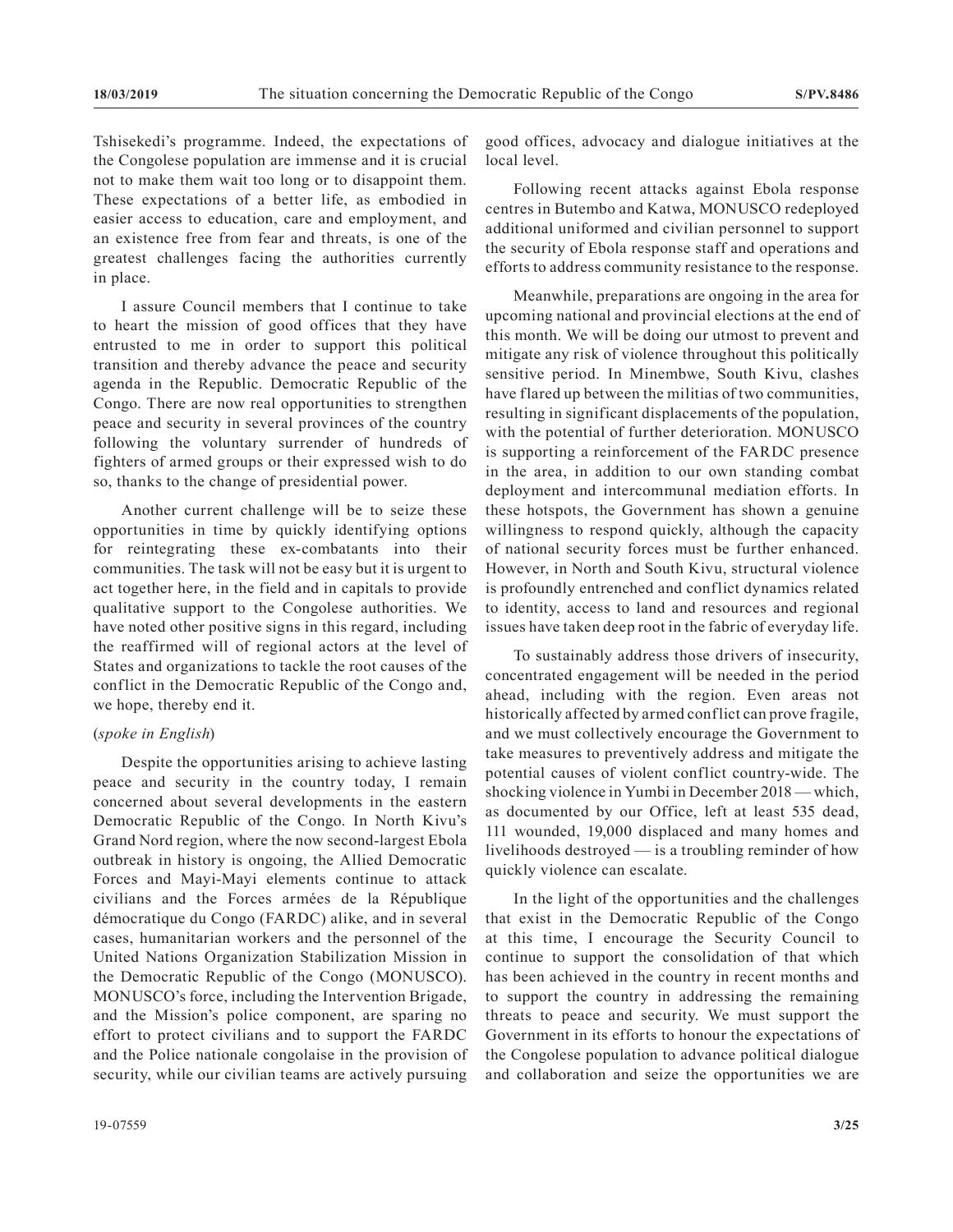now seeing for a sustainable reduction of armed groups in some areas.

**The President** (*spoke in French*): I thank Ms. Zerrougui for her briefing.

I now give the floor to Ms. Modi.

**Ms. Modi** (*spoke in French*): On behalf of Congolese women, I thank the Council for giving me the opportunity to brief it on the situation of women and girls in the Democratic Republic of the Congo.

I also thank the members of the Security Council for their commitment and for recognizing and highlighting the leadership of African women in the area of peace and security last month by adopting resolution 2457 (2019). That resolution clearly acknowledges the platform of the African Women Leaders Network, in which I participate as a member of the Young Women Leaders Caucus and FemWise, which champion the revolution in conflict prevention and mediation.

First of all, we welcome the civic maturity of the Congolese people, who have managed to ensure a peaceful turnover of power at the pinnacle of State authority, including by making the ultimate sacrifice. We dedicate our thoughts to all those, including women, who lost their lives in the period leading up to the elections held on 30 December 2018.

The Democratic Republic of the Congo, as a Member of the United Nations, has signed a number of legal human rights and international humanitarian law instruments, including resolutions 1325 (2000) and 2250 (2015). In that regard, we welcome encouraging signs that spaces, such as media outlets, are beginning to reopen, as well as the release of prisoners. My briefing today will focus on the electoral process under way, an overview of the United Nations Organization Stabilization Mission in the Democratic Republic of the Congo and the importance of the participation of women, including young women, in efforts to build peace in the Democratic Republic of the Congo, and provide a few recommendations.

The electoral process in the Democratic Republic of the Congo has been marked by a political and security crisis, with electoral disputes and the organization of public demonstrations. Government authorities have worked, among other things, to restrict public freedoms by considering draft freedom-destroying laws for adoption by Parliament. That situation has led to a stalemate in the political process. That is why

two dialogues — the first facilitated by the African Union and the second by the Conférence épiscopale nationale du Congo — were held in 2016 with a view to identifying a mechanism that would bring together the various stakeholders around the same table to reach a political consensus by easing tensions and implementing practical methods for organizing elections.

The Commission électorale nationale indépendante (CENI) was made responsible for the practical aspects of organizing the elections. In that regard, it used election technology — voting machines — which reignited the debate because there was no consensus in their regard. The organization of the elections was not perfect. Certain shortcomings led to contestations, which raised several challenges. CENI used only one channel of the two recognized by law — USB flash drives but not the hard copy of minutes — for announcing the election results.

Civil society organizations, in particular women's organizations, were barely involved in observation missions. Political parties did not prepare the observers and the people had not been sufficiently educated about the electoral process. The failure to consider gender parity remains an obstacle to the effective participation of women. The delivery of materials to polling stations presented another challenge.

Notwithstanding such shortcomings, the elections in the Democratic Republic of the Congo provide a reference point for the rest of the region. The country is at a historic and decisive juncture. However, with regard to the 2006, 2011 and 2018 election cycles, the Democratic Republic of the Congo has not made rapid progress. Fears persist with respect to local elections, which could spark inter-ethnic conflicts, similar to those that occurred during the senate elections, if the process is not monitored and supported.

Resolution 1925 (2010) conferred a new mandate on MONUSCO by replacing the previous peacekeeping mission. The new MONUSCO mandate seeks to support the efforts made by the Government of the Democratic Republic of the Congo, including with respect to the protection of civilians; humanitarian workers and human rights defenders threatened by violence; efforts to end impunity; support for the political process so as to ensure stability and peacebuilding; and ending the conflict by restoring the rule of law. To that end, the participation of women, including young women, in peacebuilding efforts is crucial.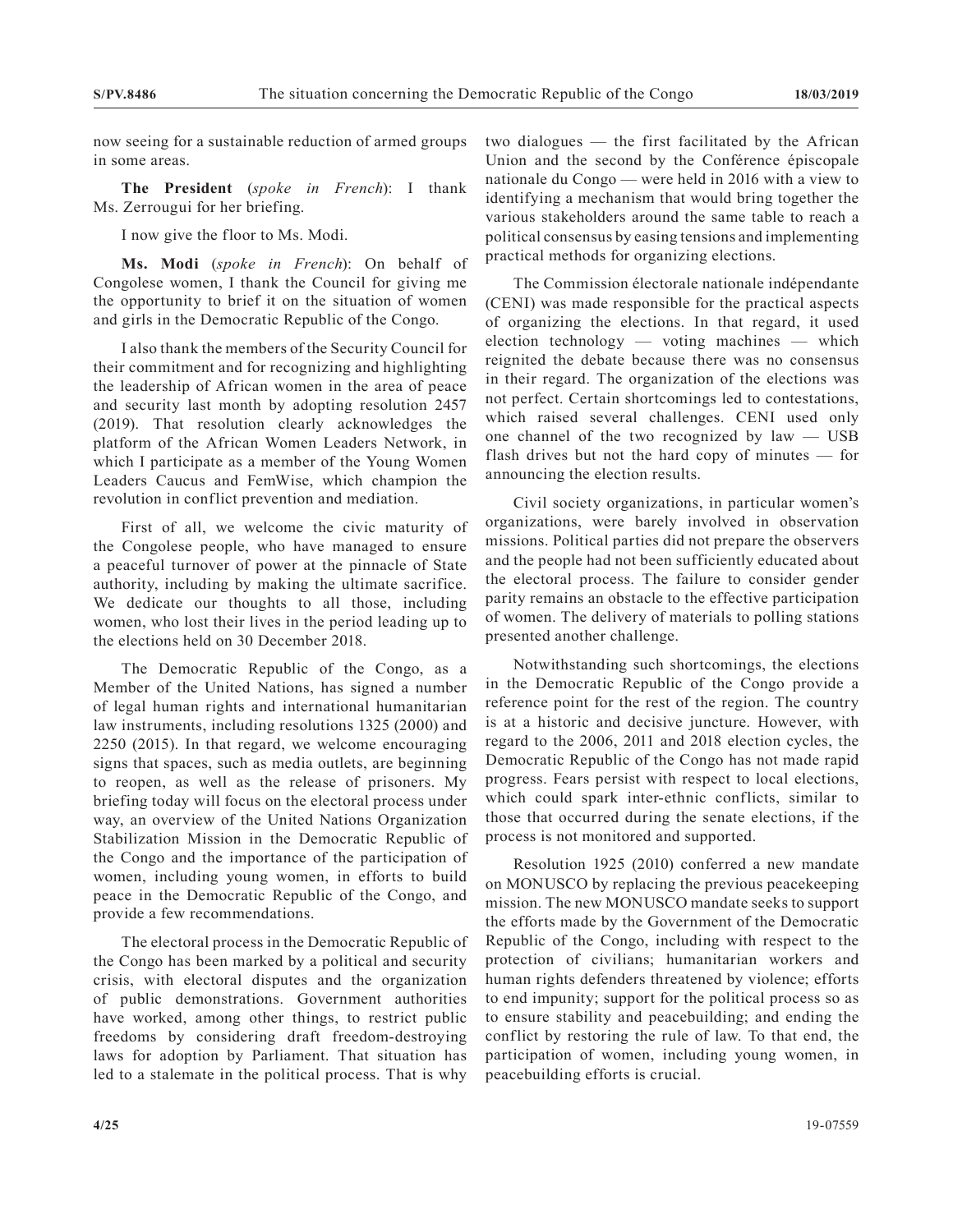With regard to the protection of civilians, it should be noted that the Democratic Republic of the Congo has made useful arrangements to ensure that women are represented in the security sector, in particular the army and police force, through the reform process under way.

The new functions of the Police nationale congolaise, operating in the community-based policing mode, focus on combatting reprehensible behaviour, including gender-based violence. This has led to the establishment of a special unit to address gender issues and gender-based violence. The executive secretariat of the Monitoring Committee for Police Reform — through its technical sub-working groups on the legal and regulatory framework and on gender, sexual violence, the rights of the child and human rights — has produced several draft laws and regulations promoting gender parity and eradicating gender-based violence within the national police. The list is not exhaustive. It includes the establishment of a national secretariat for the implementation of resolution 1325 (2000) and the adoption in 2018 of a national action plan for the second-generation implementation of the resolution. Women and young women are engaging in community work, advocacy and mentoring to promote the further participation of young women.

I would like to share some recommendations with the Government of the Democratic Republic of the Congo.

We need to raise awareness among men in Parliament and provincial assemblies on gender and women's rights so as to ensure their participation in the peacebuilding and security process. We recommend the adoption of specific measures to facilitate the inclusion of women in the defence and security forces. We recommend that our Government implement a disarmament, demobilization and reintegration programme for armed groups at the local level in the context of crisis prevention efforts. We call for the implementation of laws and measures related to gender and the women and peace and security agenda. We call on the Government to accept support for the organization of local elections. Article 13, paragraph 3, of the electoral law must be revised to mandate the inclusion of more women on partisan candidate lists.

We recommend the rollout of training programmes to boost managerial capacities, mentoring programmes and the sharing of best practices in order to establish role models for the youngest sector of the population. We call on the members of the Security Council to support efforts to boost mass civic gender-awareness education at the community level, targeting leaders, young people and boys, in order to promote a model of positive masculinity in the Democratic Republic of the Congo. Efforts must also be made at the subregional, regional and international levels to strengthen instituional capacities and regional and national mechanisms in the area of gender, women and peace.

It would be remiss of me to conclude without thanking Secretary-General António Guterres, Deputy Secretary-General Amina Mohammed and the African Union for all they have done to support us and the African Women Leaders Network.

**The President** (*spoke in French*): I thank Ms. Modi for her briefing.

I shall now give the floor to those members of the Council who wish to make statements.

**Mr. Cohen** (United States of America): I thank Special Representative Zerrougui for today's briefing and for her tireless efforts, which contributed to the first peaceful transfer of power in the Democratic Republic of the Congo earlier this year. I also thank Ms. Modi for joining us and adding her voice to those of other Congolese calling for change.

Since taking office, President Tshilombo Tshisekedi has responded to this historic moment by committing to combat corruption and human rights by Democratic Republic of the Congo security forces, improve security, strengthen the Democratic Republic of the Congo's investment climate and promote development. He has also committed to working closely with the United Nations Organization Stabilization Mission in the Democratic Republic of the Congo (MONUSCO) to neutralize armed groups and pave the way for MONUSCO's drawdown and departure.

Just two months since this historic transfer of power, the Congolese people are already beginning to see positive developments. Last month, President Tshisekedi moved to arrest and prosecute police accused of firing on peaceful protesters. He has released prisoners of conscience and pledged to reform the Democratic Republic of the Congo's abusive national intelligence agency and close unofficial detention centres.

Partly in response to that change, thousands of combatants are laying down their weapons in hopes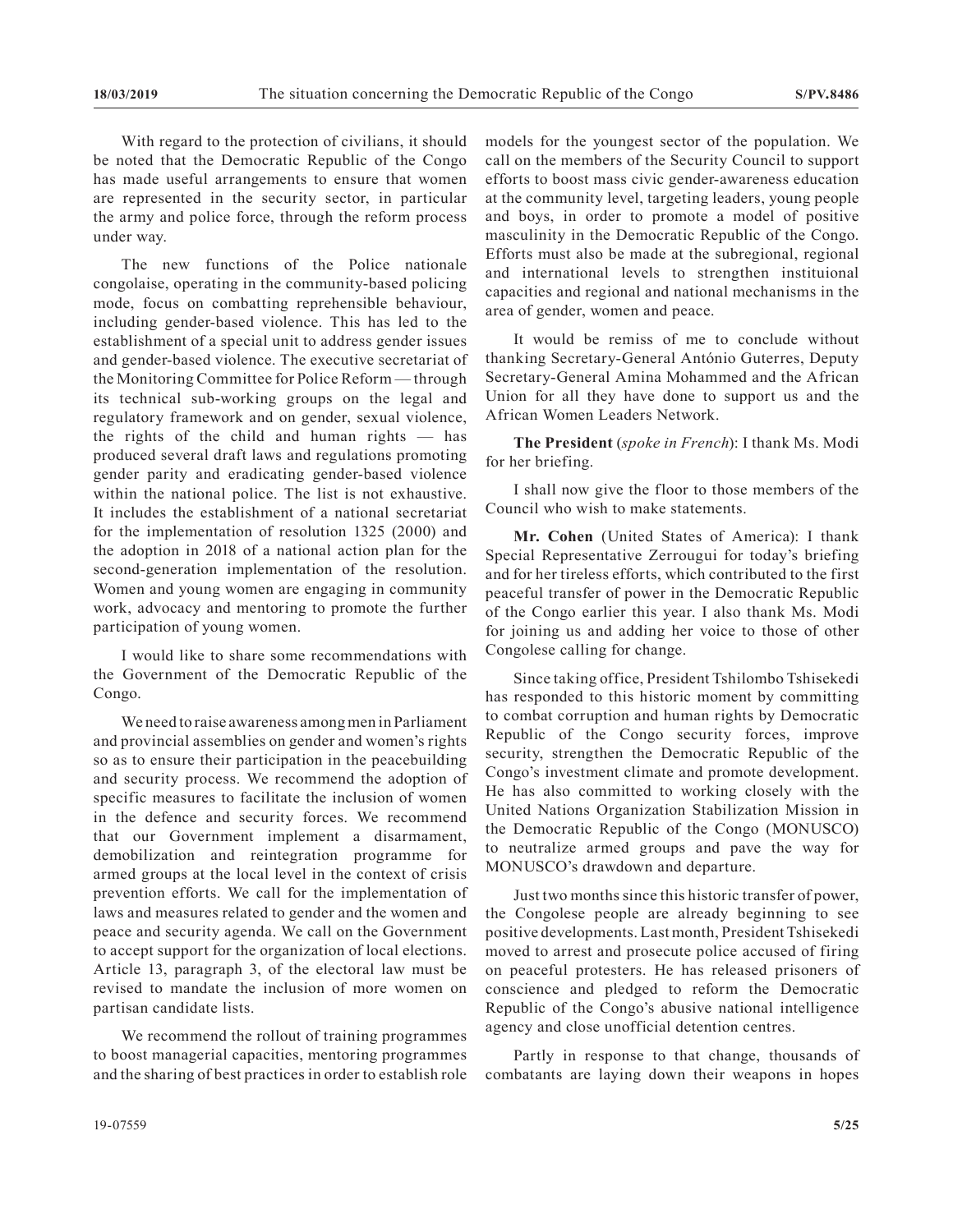of transitioning into a peaceful civilian life. We urge President Tshisekedi to keep the commitments he has made to fully implementing this hopeful vision for the future of the Democratic Republic of the Congo. We look forward to the naming of the Cabinet ministers who will help him carry that out.

The United States is committed to helping the Congolese people create a more peaceful and prosperous Congo. We hope to work with the new Government to forge a more constructive relationship with MONUSCO. We would like to recognize and support the proactive decisions taken by MONUSCO's leadership, consistent with its mandate, to redirect efforts away from Kinshasa and towards the eastern Democratic Republic of the Congo, streamline the force and renew efforts to address the root causes of violence.

Turning to the eastern Democratic Republic of the Congo, we are deeply concerned about rising tensions among Burundi, Rwanda and Uganda, including reports of cross-border attacks. Given the history, these are especially worrisome developments. No one wins from a proxy war in the Great Lakes. The United States urges all parties to refrain from the use of violence and to respect the territorial integrity of all States in the region. We urge MONUSCO, the Office of the Special Envoy of the Secretary-General for the Great Lakes Region and the Office of the Special Envoy of the Secretary-General for Burundi to work more closely together as we refocus the peacekeeping efforts of the United Nations in the eastern Democratic Republic of the Congo.

Finally, it has been two years since the murders of United Nations experts Michael Sharp and Zaida Catalán. From the first time he travelled to the eastern Democratic Republic of the Congo to support the demobilization of child soldiers, Michael Sharp was deeply committed to peace and reconciliation. We regret that he did not live to see the changes taking place today in the Kasais and wish we could still benefit from his thorough reporting and his thoughtful analysis. The United States continues to call for accountability for those responsible for those murders. We urge the Council to continue to give robust support to the follow-on mechanism of the United Nations in support of Congolese investigations.

**Mrs. Mele Colifa** (Equatorial Guinea) (*spoke in Spanish*): We thank Ms. Leila Zerrougui, Special Representative of the Secretary-General, for her briefing, which captured in broad terms the main developments in the country, the progress made by the United Nations Organization Stabilization Mission in the Democratic Republic of the Congo (MONUSCO) in the fulfilment of its mandate and the challenges that lie ahead. We extend our gratitude to the entire staff of MONUSCO, the United Nations country team, the representative of civil society, Ms. Anny Tenga Modi, as well as to the troop- and police-contributing countries, regional organizations, bilateral and multilateral partners and non-governmental organizations for their commitment, ongoing support and devotion to the Democratic Republic of the Congo.

Equatorial Guinea, as a member of the Security Council and as a brother country to the Democratic Republic of the Congo — we are both part of the same regional and subregional economic communities and participate in the same subregional security council, the Council for Peace and Security in Central Africa — welcomes the progress made in our brother country. We value the spirit of resolution 2424 (2018), which calls for respect for the sovereignty, independence, unity and territorial integrity of the Democratic Republic of the Congo, as well as for the full respect for the principles of non-interference, good-neighbourliness and regional cooperation in that country, neighbouring countries and other countries of the region as guarantors of their stability and development.

We believe that the Congolese have been able to take advantage of this historic opportunity by undertaking the first democratic transfer of power in the country in a civilized manner. We are sure that this is a decisive step towards the consolidation of democracy, peace, stability and social progress for all the Congolese people and that it represents the greatest expression of popular sovereignty. We commend the progress achieved following the elections and welcome the decisions issued by the Commission électorale nationale indépendante, reporting on the ongoing electoral process and establishing the definitive calendar of the combined direct elections of national deputies in the electoral districts, which were officially postponed for health and security reasons, and the indirect elections of senators, governors and deputy governors in the provinces.

We welcome the appointment of His Excellency Mr. Félix Antoine Tshilombo Tshisekedi as second Vice-President of the Bureau of the Assembly of Heads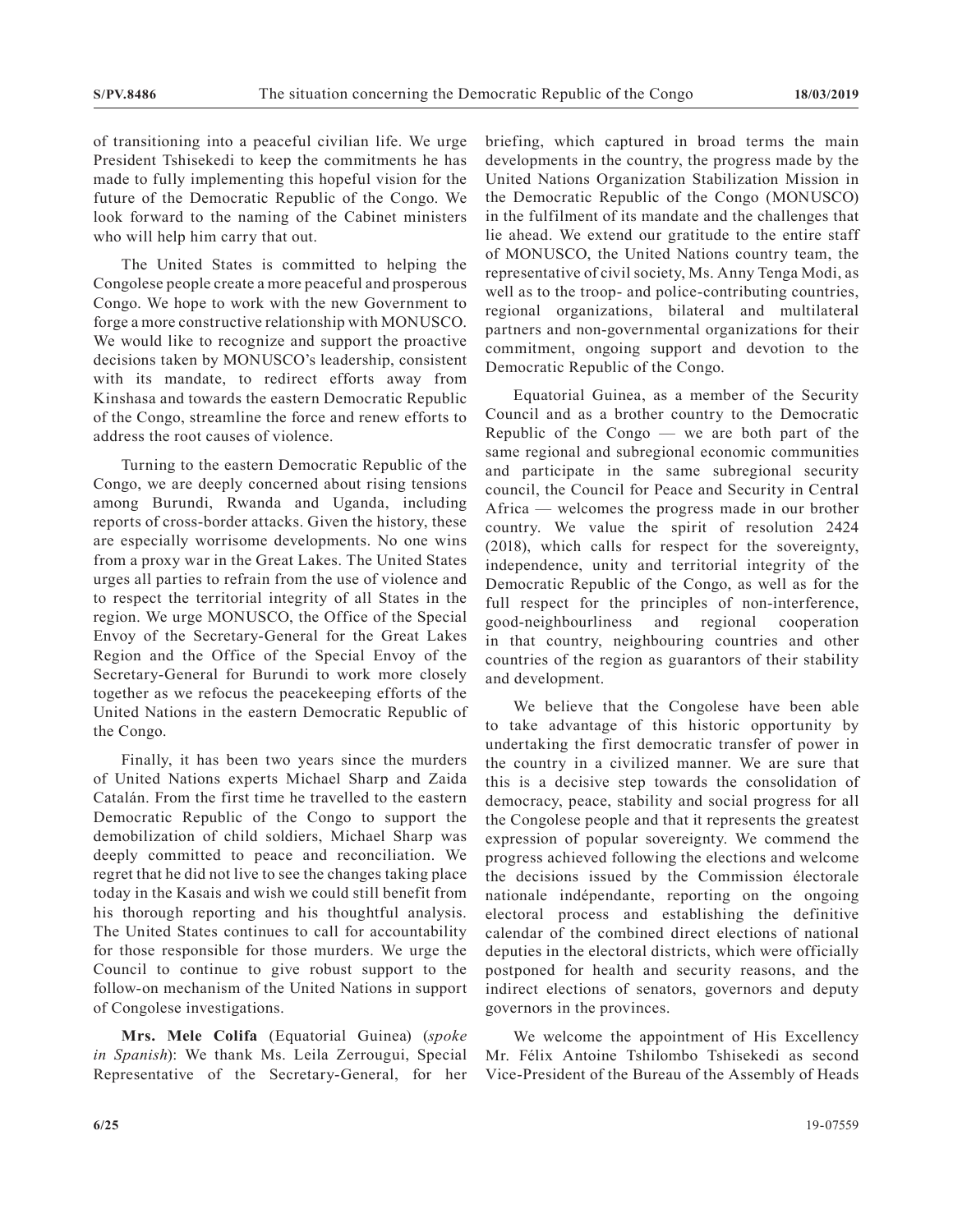of State at the thirty-second Summit of Heads of State and Government of the African Union, which took place in Addis Ababa. We also welcome with optimism his statements reiterating his commitment to working to build peace, the rule of law and democracy and the need to foster socioeconomic development, eradicate corruption, address the scourge of armed groups, begin meaningful reforms in the security sector and strengthen good relations throughout the region, which has resulted in several visits after assuming his responsibilities as Head of State.

Thanks to those acts, the country is moving with determination towards building a rule of law that guarantees respect for the fundamental freedoms of citizens and communities, equal opportunity, democracy, good governance and the freedom of opinion, which makes the dream of genuine national reconciliation a reality that will solidify stability in the country, the establishment of the conditions necessary for its development and the maintenance of a peaceful and harmonious post-electoral atmosphere.

We appreciate the measures taken by the Government, such as the release of political prisoners, the improvement of the human rights and humanitarian situation in the Democratic Republic of the Congo. However, the destabilizing activities of armed groups and the ongoing conflicts among communities ensure that 12 million people continue to need humanitarian assistance and protection and remain exposed to malnutrition, cholera, measles and Ebola, requiring the provision of adequate technical and financial assistance. The international community must provide sufficient funds for the updating of the three-year humanitarian response plan that ended in mid-January.

We condemn the frequent attacks on humanitarian personnel, their transport and equipment. Such actions are considered to be violations of international humanitarian law. All parties to armed conflicts must guarantee and facilitate full, safe, immediate and unhindered access for humanitarian and medical personnel, their equipment, transport and supplies and the timely delivery of medical assistance to affected areas and people in need. We encourage the Government to pursue its efforts to ensure the accountability of perpetrators of crimes of all kinds and to combat impunity.

As far as my delegation is concerned, it is essential that steps be taken to effectively apply and implement the Peace, Security and Cooperation Framework for the Democratic Republic of the Congo and the Region, which was signed on 24 February 2013 in Addis Ababa, in order to neutralize the armed groups operating in the country, especially in the eastern regions of North and South Kivu, which are very rich in the natural resources that are plundered by the armed groups.

We welcome with optimism the surrender of weapons by some armed groups, which requires the effective implementation of the disarmament, demobilization and reintegration programme for former combatants and persons linked to armed groups so that they can convert and participate actively in the process of peace and stability in the country. We call on the States members of the International Conference on the Great Lakes Region, the African Union, the International Organization of la Francophonie, the Southern African Development Community and international partners to continue participating in the post-electoral period to strengthen stability and democratic governance in the Democratic Republic of the Congo. Similarly, we encourage the Congolese authorities and regional partners to take measures to strengthen cooperation and good-neighbourly relations among the countries of the Great Lakes region, including in the fight against armed groups and the pursuit of economic integration.

In conclusion, I would like to highlight the important work to promote peace, security and stability being undertaken by the United Nations Organization Stabilization Mission in the Democratic Republic of the Congo, which has risen to the occasion and carried out its work within its mandate in a very complex context. I would like to mention in particular Special Representative Leila Zerrougui for the leadership and determination with which she is addressing the situation.

We are convinced that the collective endeavours of the United Nations, the African Union and regional and subregional organizations in support of the cause of peace and security in Africa will redound to greater effectiveness and ensure that due attention is paid to conflicts, which has led to the signature of a memorandum of understanding among those organizations as a concrete way of implementing the Joint United Nations-African Union Framework for an Enhanced Partnership in Peace and Security.

**Mr. Pecsteen de Buytswerve** (Belgium) (*spoke in French*): At the outset, I would like to thank the Special Representative of the Secretary-General,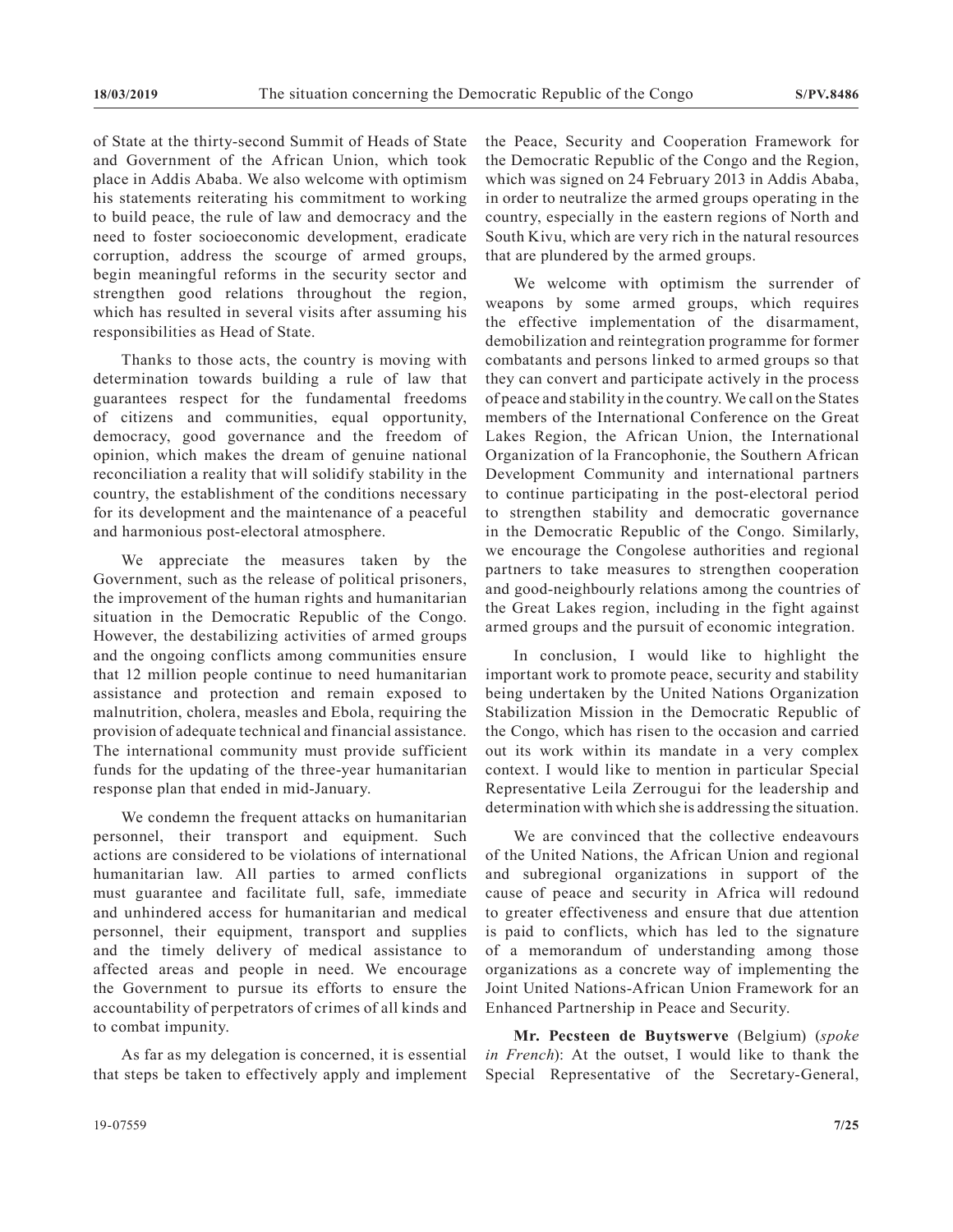Ms. Leila Zerrougui, and Ms. Anny Tenga Modi for their briefings, which, along with the most recent report of the Secretary-General (S/2019/218) on the United Nations Organization Stabilization Mission in the Democratic Republic of the Congo (MONUSCO) give us a better overview of the current situation in the Democratic Republic of Congo.

I would like to focus my statement on three key messages.

First, with regard to the political situation, we welcome the statements of the new President in favour of change, which was sought by the population, and we encourage all political stakeholders in the Democratic Republic of the Congo to adopt tangible measures to produce that profound change in the political space, following in the steps of the initial gestures, which we welcome, such as the release of some political prisoners. In the European and bilateral context, we also welcome the recent developments, which demonstrate a genuine willingness to strengthen our relations.

However, we must not forget that the electoral process has not yet ended. Elections have yet to be held in Beni, Butembo and in Yumbi. In the meantime, the formation of a new Government is still pending. There are numerous reports of widespread corruption in the context of the recent senatorial elections, despite the fact that the most senior judicial authorities in the Democratic Republic of the Congo had issued explicit warnings.

Against that backdrop, President Tshilombo Tshisekedi has decided to address the situation. As the guarantor of institutions, we exhort him not only to restore institutional order and the rule of law, but also to credibly begin combating the corruption that threatens the country's governance. The consolidation of solid, competent and impartial national institutions must make it possible to strengthen the legitimacy of the State, prevent future institutional crises and promote a lasting entrenchment of the culture of democratic change.

My second message concerns the pacification of the territory of the Democratic Republic of the Congo and the restoration of State authority. In that regard, we hope that particular attention will be paid to the persistence of violence and attacks against civilians, which continue to plunge the Congolese population into one of the worst humanitarian disasters in the world. We recall the unprecedented violence of the recent organized intercommunal attacks in Yumbi, which killed several hundred people and displaced thousands in a few days in December 2018. That violence, which according to the United Nations could constitute crimes against humanity, would not have been possible if the authority of the State had been present in the area. The persistence of fighting between armed groups in Masisi, deadly attacks by the Allied Democratic Forces in Beni territory and recent fighting in Minembwe are all dramatic situations that require strong and urgent measures. The restoration of State authority is essential to ensure the pacification of the territory, but also the resolution of the root causes of conflicts and the security of populations, as well as development and the rule of law for the benefit of the Congolese people.

My third message concerns MONUSCO and its future. In our opinion, the future of MONUSCO must be based on a genuine exit strategy based on reference points — "benchmarks" in proper French — clearly identified by an independent strategic review. Such a strategy must be based on the capacity and real willingness of the new Congolese authorities to themselves take on the tasks currently being carried out by MONUSCO. In the meantime, the protection of civilians in the military, health and human rights contexts must continue to be the cornerstone on which MONUSCO is based. Belgium is of the opinion that an interim mandate that would be limited in time would allow us to deepen our reflection on these points of reference while avoiding the risk of being immobilized in a changing context.

Finally, we must remain attentive to the regional context and its evolution. Our attention today to the future of MONUSCO should not divert our attention from the fact that the Democratic Republic of the Congo and the Great Lakes region are closely linked. The problems are often shared problems; the solutions must therefore also be shared solutions. In that regard, we welcome the opportunity that will be given to the Security Council in the coming weeks to discuss the latest developments in the region.

**Mr. Heusgen** (Germany) (*spoke in French*): I thank the French presidency for having chosen two women as speakers — or, in the new French, as "briefers" — which was very encouraging. I would like to thank Ms. Zerrougui for her testimony. As she said, the context is much better than the last time she briefed the Security Council (see S/PV.8318), and I think what she just said is really encouraging. I do not want to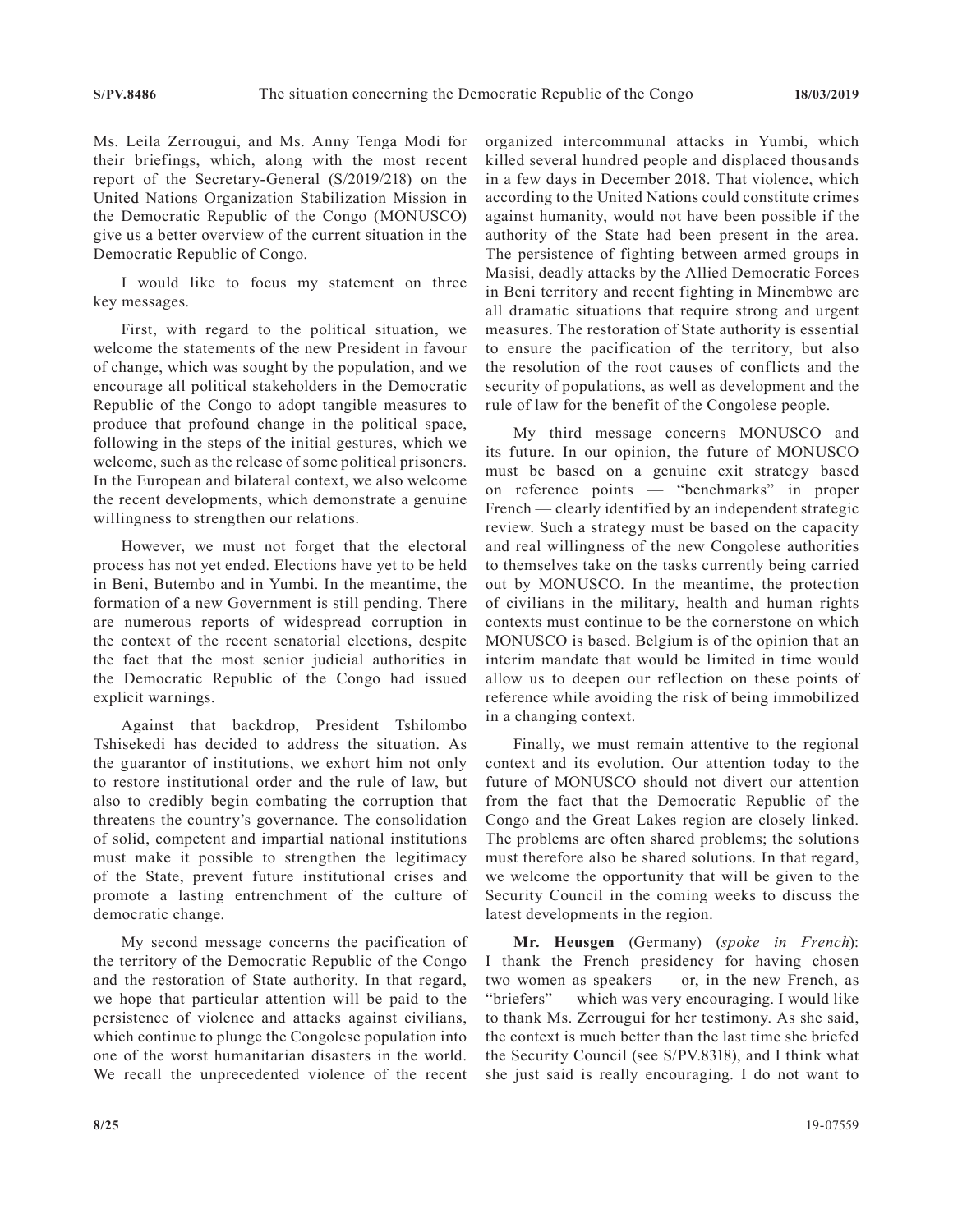repeat everything he has done, but the new President Tshilombo Tshisekedi has taken some good and very important steps. He has opened up the political space, which I think is very important. But Ms. Zerrougui also said that the political process remains fragile, which is why I would also like to take advantage of the presence of the Ambassador of the Democratic Republic of the Congo and his delegation to encourage them to continue along that path. It is difficult, but in my opinion that is the only alternative.

In that context, let me mention what the briefer from the Democratic Republic of the Congo, Ms. Anny Tenga Modi, said. I think what she just said was very important, and perhaps in his statement the representative of the Democratic Republic of the Congo could answer some of the Ms. Modi's questions she asked and respond to her demands, namely, for a stronger role for women in the country's political process. I would like to repeat some of what she said because it is extremely important to make men in the military and political forces aware of the issues that need to be addressed in terms of integrating women into the military forces.

There are not enough women in the military and police forces. In the elections, as was the case in the past, there were not enough women on the electoral rolls. We really must see to it that more women appear on the rolls in the communal elections and that there be more female observers in local elections. In general, I understood what Ms. Modi said: there is a need for broader civil education to highlight the rights and strengths of women and what they bring to politics in the Democratic Republic of the Congo. I see that already the President's diplomatic adviser is a woman, for which I offer my congratulations.

I would like to mention an issue that is very important, even if my colleagues have already raised it: the rule of law. I believe that every effort should be made to strengthen the rule of law. Justice must be strengthened. We must curb corruption, as my Belgian colleague said, and fight impunity. I would also like to echo what my American colleague has just said about the murders of Michael Sharp and Zaida Catalán, which remain unsolved. And there is still sexual violence used by security forces. Also, as my Belgian colleague said with regard to Yumbi, there a real possibility that crimes against humanity were committed there. The rule of law is needed. There must be no impunity for crimes that have been committed.

With respect to the region, I echo what my American colleague said: the situation between Uganda and Burundi is not encouraging. The situation in the region, including Burundi, has security implications for the east of the Democratic Republic of the Congo. We have to keep watching this situation, especially in a region that has been hit by Ebola and where humanitarian assistance providers continue to be attacked.

With regard to the future of the United Nations Organization Stabilization Mission in the Democratic Republic of the Congo, I think we have to wait. We have to see how the President sees the situation. There are still some tasks to be done. We must focus on the most important tasks, and we have just referred to them. I think that a drawdown and exit of the Mission should not be a goal in itself. There must be an independent strategic review to identify what the future looks like for the Democratic Republic of the Congo. That is also very important for the troop-contributing countries, as it will give them an idea of how long they can expect to remain in the country. There is currently no real path towards withdrawal. We also need to make sure that we send a clear message that the international community remains fully engaged on the situation in the Democratic Republic of the Congo.

**Ms. Mogashoa** (South Africa): At the outset, let me join others in thanking the Special Representative of the Secretary-General and Head of the United Nations Organization Stabilization Mission in the Democratic Republic of the Congo (MONUSCO), Ms. Leila Zerrougui, as well as Ms. Anny Tenga Modi, of the civil society organization Afia Mama.

South Africa welcomes the peaceful holding of the elections in the Democratic Republic of the Congo. We congratulate the millions of Congolese people who went to the polls. True to his promise to not hold onto power, former President Joseph Kabila Kabange peacefully transferred power to the opposition-party leader President Félix Tshilombo Tshisekedi. We commend that young leader's positive legacy in the Central African region.

We encourage the Congolese people and political actors to continue with their peaceful conduct during the local Government elections and approach those elections with the same spirit as they did in the presidential and legislative elections. We furthermore encourage reconciliation in the post-election period to build a peaceful Democratic Republic of the Congo.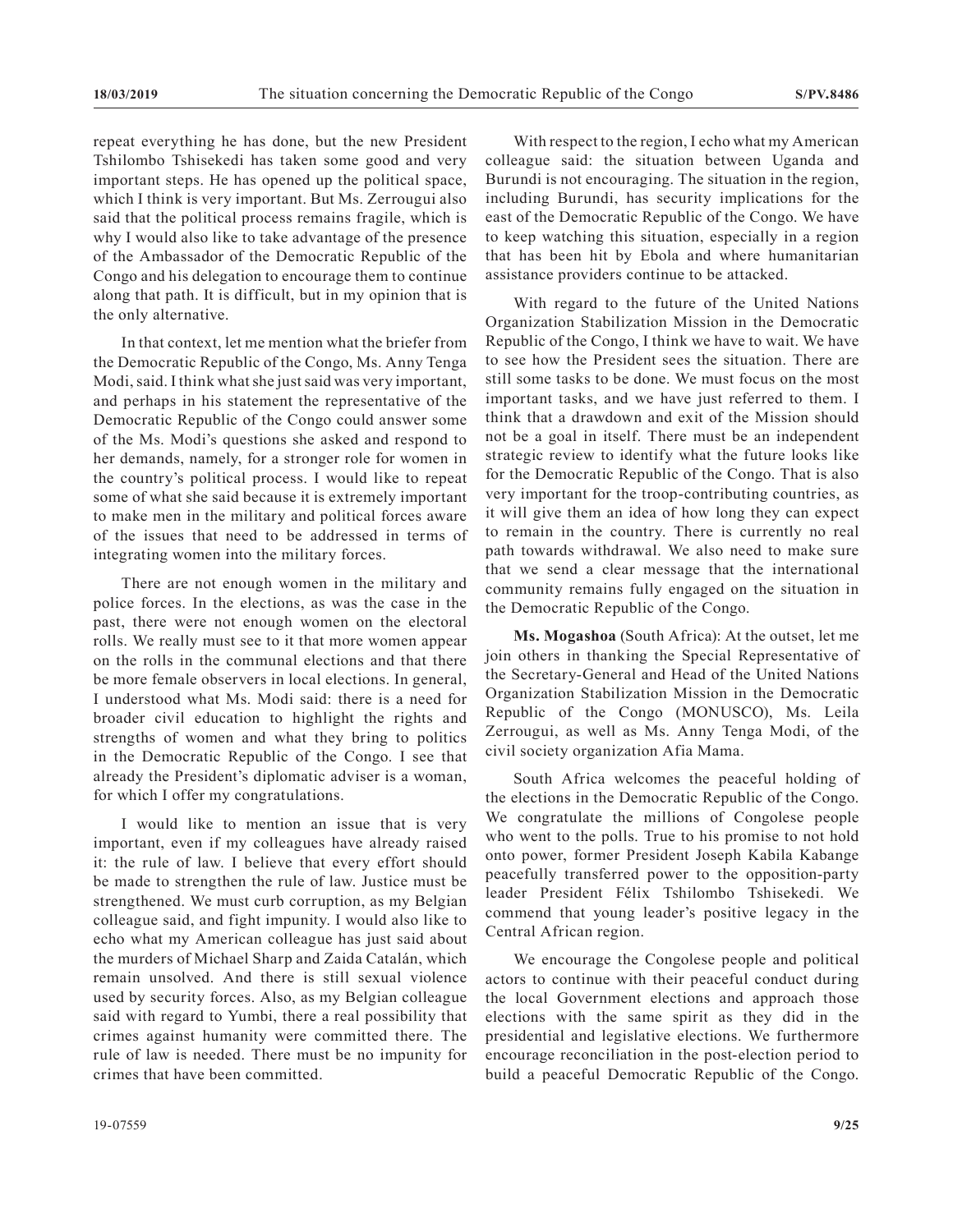We commend the opening up of the political space by President Tshilombo Tshisekedi, marked by peaceful demonstrations and access to media.

South Africa welcomes the important role played by national and regional observation missions, including by the Southern African Development Community (SADC) and the African Union. In that regard, South Africa calls for a sharper focus on the situation in the eastern part of the Democratic Republic of the Congo, while acknowledging the importance of addressing the intercommunal violence in provinces such as Mai-Ndombe and Kasai. We therefore support the Secretary-General's call for MONUSCO's adjustment to redirect the priorities of the Mission to the eastern part of the Democratic Republic of the Congo, where instability and violence remain prevalent.

South Africa supports the Secretary-General's recommendation for a 12-month extension of the mandate of MONUSCO. That will enable adequate time for a more comprehensive review of MONUSCO, in full consultation with the Democratic Republic of the Congo Government, as well as SADC and all the relevant stakeholders. In that regard, South Africa would like to emphasize considering a 12-month mandate renewal, taking into cognizance that there is a newly appointed Government. As such, South Africa believes that the new Government should be given time to determine and outline its priorities prior to the drawdown of MONUSCO, while mitigating a security vacuum.

The South African delegation therefore further supports the Secretary-General's proposed strategic review of MONUSCO. Furthermore, any consideration of an exit strategy should be based on the positive evolution and evaluation of the security situation on the ground. South Africa therefore calls for the strengthening of the multidimensional nature of MONUSCO in order to address the challenges of peace, security, governance and development in a concurrent manner, based on the understanding of the nexus between peace and development.

South Africa welcomes the contribution made by all troop-contributing countries (TCCs) in the Democratic Republic of the Congo. We further call on all TCCs and police-contributing countries to make a concerted effort to increase the participation of women peacekeepers in MONUSCO to address those and other challenges.

South Africa welcomes the positive developments in the Kasai region with the laying down of arms. As such, we encourage other regions to do the same.

South Africa reaffirms the importance of fully supporting the Force Intervention Brigade, in collaboration with the Forces armées de la République Démocratique du Congo, in order to neutralize belligerent groups, such as the Forces démocratiques de libération du Rwanda, the Allied Democratic Forces and other armed groups that continue to threaten the stability of the entire region. We commend the complementary support provided by the Force Intervention Brigade in containing the Ebola epidemic.

South Africa emphasizes that it is of the utmost importance to uphold and implement the protection-ofcivilians mandate, which should be conducted without any hindrance and in a manner that strengthens the trust among the people of the Democratic Republic of the Congo, the Government and MONUSCO.

Ultimately, South Africa sees the protection of civilians in the Democratic Republic of the Congo as dependent upon the broader stabilization of the country. In that regard, we call for a more proactive approach through mechanisms such as the International Security and Stabilization Support Strategy in order to support and fulfil the implementation of the broader Peace, Security and Cooperation Framework for the Democratic Republic of the Congo and the Region. South Africa calls on the Security Council to reaffirm its calls for all signatories to the Peace, Security and Cooperation Framework to implement their commitments under the Framework to ensure long-term, sustainable peace and stability in the Democratic Republic of the Congo.

South Africa also emphasizes the need for disarmament, demobilization and reintegration strategies and support provided by MONUSCO to take into account the socioeconomic environment and economic prospects of demobilized combatants. We call for support to be provided for skills development for demobilized individuals in order to facilitate reintegration and economic development in communities.

South Africa continues to support a zero-tolerance policy against sexual exploitation and abuse. In that regard, South Africa has institutionalized in its legislation the zero-tolerance policy on sexual exploitation and abuse. In that regard, we call for the necessary support and mechanisms to be established to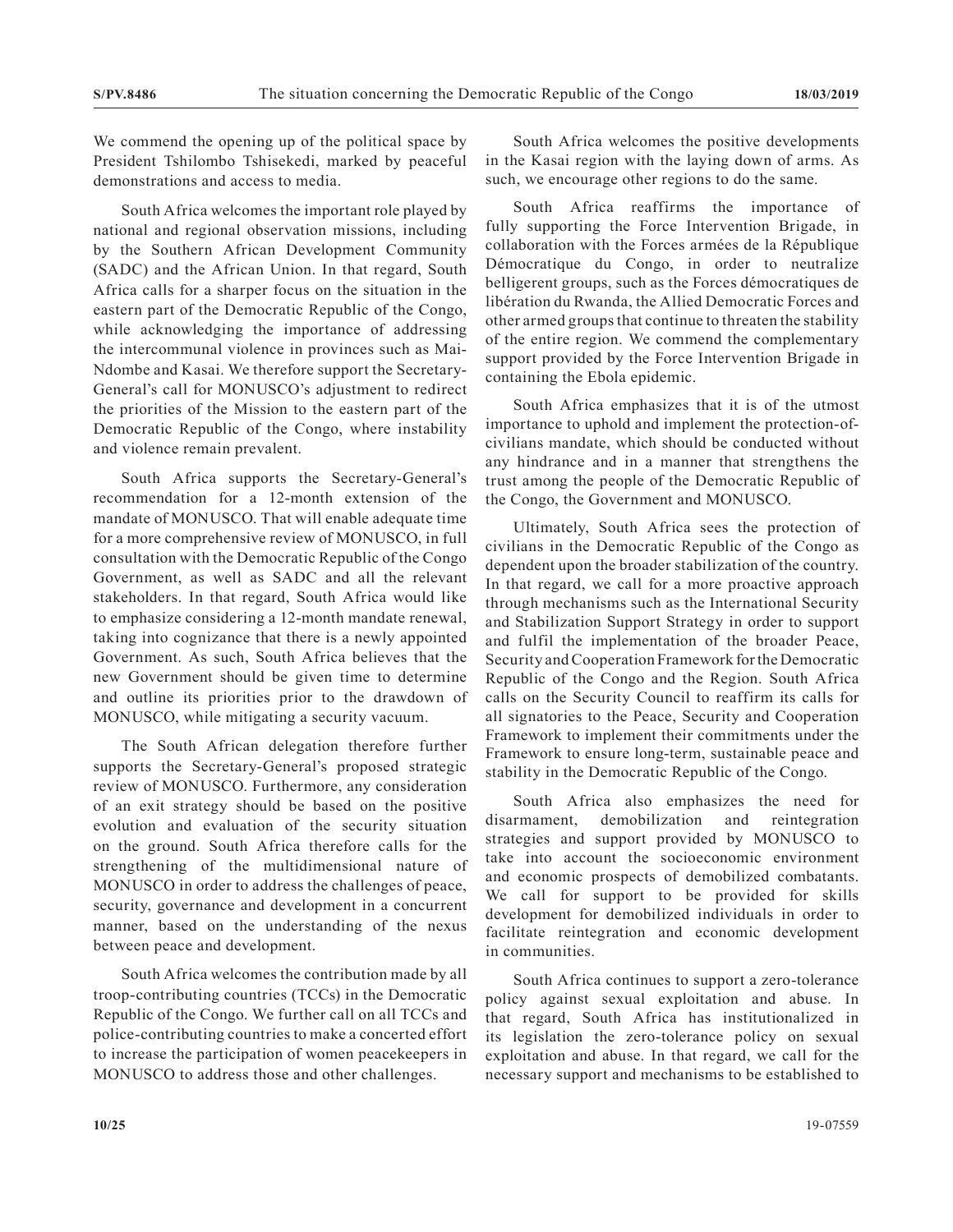support victims of sexual exploitation and abuse and enable the reporting of such incidents.

South Africa encourages all those countries and partners that have economic interests in the Democratic Republic of the Congo to ensure that the natural resources of the country are used for development and the benefit of the Congolese people.

**Ms. Wronecka** (Poland) (*spoke in French*): At the outset, I would like to heartily thank Ms. Leila Zerrougui for her enlightening briefing. I would also like to thank Ms. Anny Tenga Modi for her statement.

I would like to focus on three issues in my statement: first, the political process; secondly, the security and humanitarian situation; and, thirdly, the mandate of the United Nations Organization Stabilization Mission in the Democratic Republic of the Congo (MONUSCO).

With respect to the political process, despite the shortcomings of the electoral process, we hope that the new President and the new Government will show their commitment to carrying out the necessary reforms and work towards inclusive and sustainable development in their country. If that is the case, historians will point to the recent elections as an important turning point in the history of the country. If that is not the case, those elections will be seen as a new disappointment for Congolese society, which has overwhelmingly voted for change. The society's expectations are very high, and the new President and the new Government face many challenges. Those aspirations can be achieved only through profound institutional, social and economic reforms.

Poland welcomes the statements made by President Tshilombo Tshisekedi on the occasion of the first 100 days of his term, including those on the release of political prisoners, respect for and the promotion of human rights and good offices, the fight against corruption and the strengthening of good relations with the region. We also welcome the decision to reopen Schengen House in the country's capital.

Poland appreciates the fact that, despite the reported and undoubtedly justified concerns about the conduct and transparency of the electoral process, candidates who question its results have used legal remedies and that the situation in the country remains generally calm. We believe that the upcoming elections in the cities of Beni and Butembo in North Kivu and Yumbi in Mai-Ndombe province, as well as the local elections

to be held next year, will be a positive continuation of the institutional transition. It is extremely important that all citizens, especially the most vulnerable, such as women and people with disabilities, can participate in the elections safely.

Tensions and strains in community relations associated with rumours and a lack of transparency in decision-making processes are a threat to society. We hope that there will be an inquiry into the tragic events of December 2018 in Yumbi and that the culprits will be brought to justice.

At the same time, we are deeply concerned about the ongoing Ebola epidemic in the east of the country. Poland strongly condemns the continuing attacks against humanitarian workers, medical personnel and hospitals and other medical institutions. We call on all parties on the ground to create the necessary conditions for the safe delivery of humanitarian aid. We also call for access to areas affected by Ebola.

Despite the efforts made so far, the actions of foreign and national groups in the east and south of the country have had a significant impact on the security situation. We welcome the encouraging signals we received after the elections from several armed groups demonstrating their willingness to join the disarmament, demobilization and reintegration programme, which is supposed to be the focus of the efforts to stabilize the security situation in the Democratic Republic of the Congo.

Irrespective of those developments, Poland stresses the need to ensure responsibility on the part of those accused of crimes against humanity, war crimes and other serious violations of international law. State institutions are responsible for providing security to citizens. There is a need to prioritize resolving problems linked to the fact most human rights violations and cases of sexual exploitation are committed by representatives of the State.

Despite the taking of important steps to stabilize the Democratic Republic of the Congo, it is clear that much remains to be done. MONUSCO needs to be adapted to the post-election reality. Poland considers that the Mission should prioritize a comprehensive approach to the protection of civil society. At the same time, we see the need for MONUSCO to engage in a process of support for political transformation and strengthening State authority at all levels.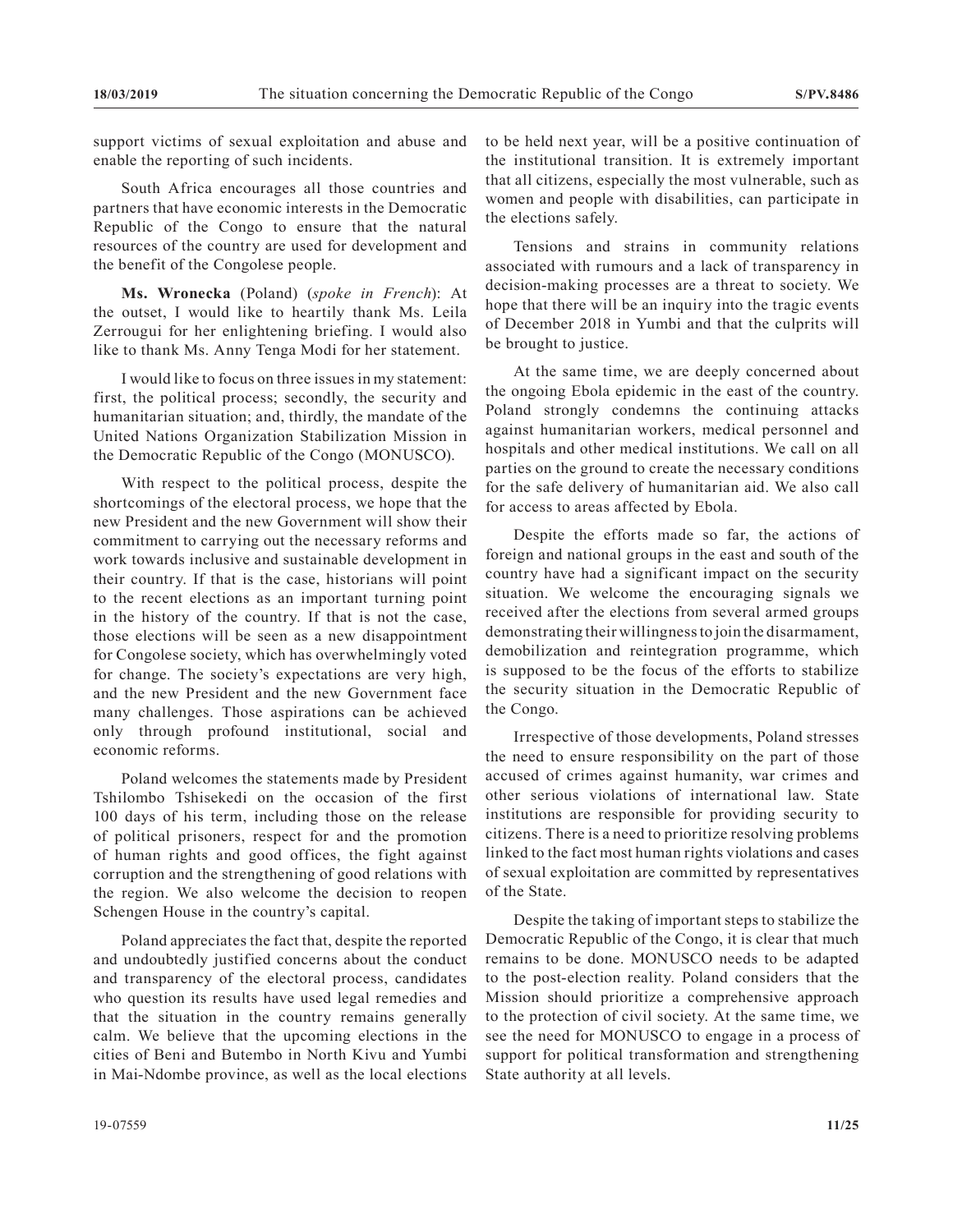Yet all United Nations efforts in the Democratic Republic of the Congo will require good cooperation with the Government. We believe that the Security Council should give the new authorities a few months to define their agenda and demonstrate a willingness to cooperate closely with the United Nations in order to stabilize the country. In addition, we call on the Secretary-General to present to the Security Council an independent strategic assessment of the Mission, including proposals for key objectives for the future engagement of the United Nations on the ground.

In conclusion, allow me again to express our gratitude to Ms. Zerrougui and the entire MONUSCO team for their tireless efforts in support of stability in the Democratic Republic of the Congo. Poland hopes that the authorities will cooperate constructively with the Mission to consolidate the important achievements already made and lay the foundation for lasting peace, stability and development.

**Mr. Ipo** (Côte d'Ivoire) (*spoke in French*): My delegation commends Ms. Leila Zerrougui, Special Representative of the Secretary-General and Head of the United Nations Organization Stabilization Mission in the Democratic Republic of the Congo (MONUSCO), for the quality of her briefing on the situation in that country. We also thank Ms. Annу Tenga Modi, civil society representative, for her informative briefing.

Côte d'Ivoire notes with satisfaction the generally stable socio-political and security environment in the Democratic Republic of the Congo two months after the presidential, legislative and provincial elections. We welcome that positive dynamic, which will undoubtedly be reinforced by the measures taken by President Félix Tshilombo Tshisekedi, in particular the release of nearly 700 detainees, which will contribute to a peaceful atmosphere and the establishment of a socio-political environment conducive to consolidating peace; the intensification of diplomatic efforts to restore confidence and strengthen cooperation between the Democratic Republic of the Congo, neighbouring countries and the international community; and the resumption of dialogue with national and international actors.

In that regard, my country urges the international community, in particular the United Nations, the African Union, the Economic Community of Central African States, the International Conference on the Great Lakes Region and the Southern African Development Community, to continue their support to the Congolese people and the new authorities, with a view to consolidating peace and stability in the country.

The post-electoral stability in the Democratic Republic of Congo suggests that improving the security situation in the east of the country remains possible. My country calls on the armed groups operating on Congolese territory, particularly those in the Kasai region and the provinces of Tanganyika and Ituri, to definitively join the peace process, cease all destabilizing activity and engage resolutely in the ongoing process of disarmament, demobilization and reintegration. We also call for increased cooperation between MONUSCO and the Forces armées de la République Démocratique du Congo, as well as the continuation of joint military operations by the two forces, which is essential for the neutralization of the armed groups.

Despite progress on the socio-political and security fronts, my country notes with concern the deterioration of the humanitarian situation in the east of the country. According to the United Nations Children's Fund (UNICEF), about 260,000 children in the Kasai region suffer from severe acute malnutrition and need life-saving treatment. That situation is exacerbated by the return of at least 300,000 Congolese from Angola, which puts additional pressure on health centres, schools and other basic social services. My country therefore calls on the international community to support UNICEF's efforts to improve the living conditions of the people.

My delegation is of the opinion that MONUSCO should proceed with the redeployment of its troops and assets, with a view to better focusing on the hotbeds of violence and continuing the stabilization process in the Democratic Republic of the Congo. To that end, Côte d'Ivoire fully supports the recommendations of the Secretary-General for the renewal of the MONUSCO mandate.

In conclusion, my delegation welcomes the continued commitment of Ms. Zerrougi and all MONUSCO staff, as well as on the part of United Nations agencies, for strengthening peace, security and stability throughout Congolese territory.

**Ms. Hidalgo** (Dominican Republic) (*spoke in Spanish*): First of all, we would like to thank Ms. Leila Zerrougui, Special Representative of the Secretary-General and Head of the United Nations Organization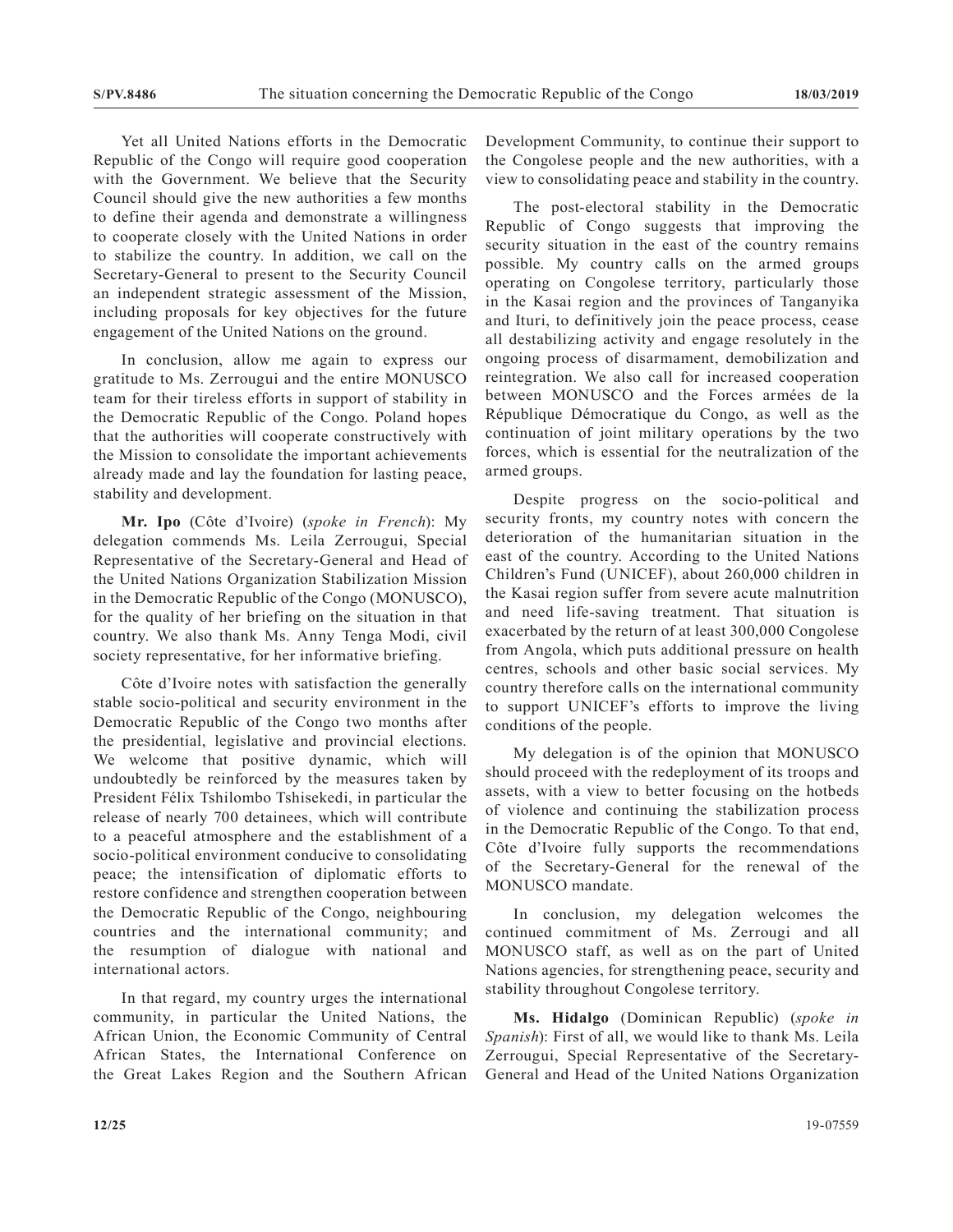Stabilization Mission in the Democratic Republic of the Congo (MONUSCO), for her briefing. We commend her good offices during the difficult post-electoral process and the political transition. We urge her to continue supporting the Congolese people in the consolidation of peace, stability and economic development. Similarly, we thank Ms. Annу Tenga Moda, Executive Director and co-founder of the non-governmental organization Afia Mama and initiator of the movement of young women leaders of the Democratic Republic of the Congo, for being with us today and for her insights and recommendations on the subject of women and the changes needed to provide them greater opportunities.

We once again congratulate the Congolese people for the display of political maturity in establishing the legislative bodies, the procedures for appealing the results of the elections and the peaceful coexistence with the elected authorities. We hope that the indirect election of senators, governors and deputy governors, as well as the delayed elections in the city of Beni in North Kivu province and the area of Yumbi, will be conducted in a peaceful and transparent manner.

Due to the continuation of destabilizing activities by armed groups, inter-communal conflicts and the military operations of the Armed Forces of the Democratic Republic of the Congo against those groups, we understand that the security situation remains tense. Clashes in the eastern part of the Democratic Republic of the Congo, with attacks perpetrated by the Allied Democratic Forces against the national security forces, civilians and MONUSCO and the activities of foreign and local armed groups alike continue to drive insecurity and displace thousands of people. The presence of such armed actors and groups poses a serious threat to civilians and a great challenge to the authorities. The time has come for the Congolese authorities, the countries of the region that are affected and the international community to implement strategies at the regional level to eradicate armed groups and finally bring to an end the interminable internal displacement and suffering of the civilian population.

We urge the authorities to uphold their stated intention to collaborate with MONUSCO in defining a disarmament, demobilization and reintegration (DDR) approach. Such reintegration plans must take into account the needs of young people affected by armed conflicts through investment in capacity-building for them to meet labour demand through relevant educational opportunities designed to promotes a culture of peace. We believe that the effectiveness of weapons-collection and DDR programmes depends upon sustainable opportunities being provided for excombatants and the capacity of State institutions to foster an inclusive environment where people feel safe and secure, as envisioned in resolution 2220 (2015).

We must not forget the humanitarian situation generated by those conflicts. According to the MONUSCO report (S/2019/218), almost 13 million people need assistance and protection in the Democratic Republic of the Congo. Moreover, according to UNICEF, more than a quarter of a million children in the Kasai region, and thousands more having fled with their families to nearby provinces, suffer severe or acute malnutrition, requiring urgent assistance. We urge donors to honour their pledged commitments to cover the funding shortfall.

Such a generalized humanitarian crisis can lead to the occurrence of epidemics. The Dominican Republic is concerned in particular about the Ebola virus. Already more than 500 people have died from Ebola, and hundreds more have been affected by the disease. Insecurity, attacks by armed groups against treatment centres and lack of access for health authorities and emergency services to Ebola-affected areas have hindered the monitoring of infections and other aspects of the humanitarian response. That puts the health of those affected at risk and multiplies the probability of the virus spreading to other cities.

In that regard, the Dominican Republic condemns and deplores the recent attacks on humanitarian, and especially medical, personnel. We recall that all parties to the conflict are under an obligation to respect international humanitarian law and to ensure full, secure, immediate and unimpeded access for medical personnel to the affected areas. We commend the Government and the United Nations system, including the World Health Organization, for their efforts to eradicate the disease under such difficult circumstances.

With regard to the protection of civilians and human rights, we commend the decision of the new President of the Democratic Republic of the Congo, Mr. Félix Tshilombo Tshisekedi, to pardon approximately 700 political prisoners and arrest 15 people linked to the massacre of more than 800 people in the west of the country. However, we are alarmed at the ongoing threat posed to the life and well-being of the civilian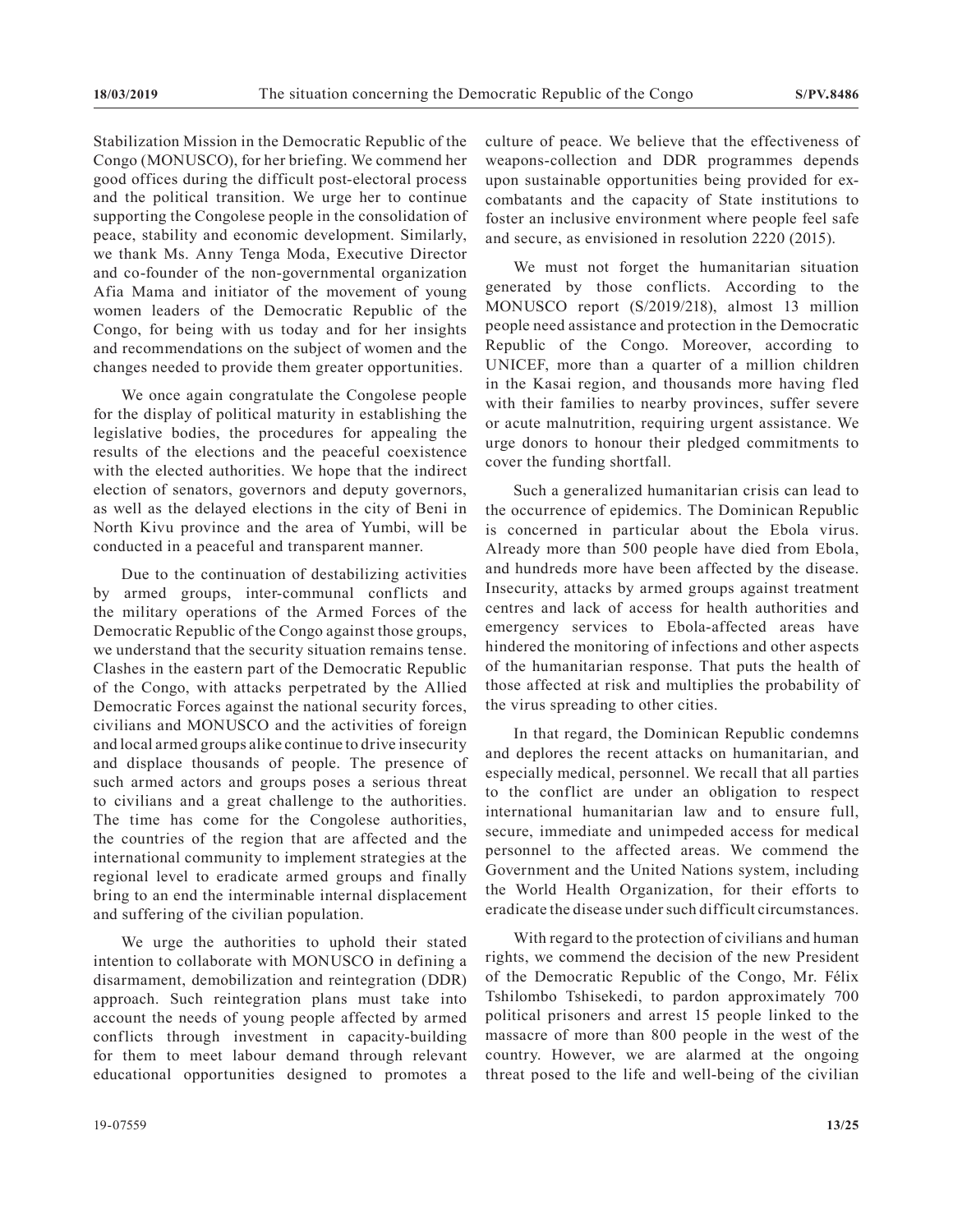population by the clashes between the Congolese armed forces and armed groups.

While we commend the work of the MONUSCO in preventing and swiftly responding to attacks on civilians in the country, we believe we must continue strengthening early-warning mechanisms in the most vulnerable areas. In that context, we must underscore the particular vulnerability of women and children, who continue to be disproportionately affected. We therefore view it as crucial to work with the national Government to develop a strategy and implement an action plan to end and prevent sexual violence by the armed forces and armed groups.

Such violence, like the repeated human-rights violations in the Democratic Republic of the Congo, must not go unpunished. Greater effort must be made to prosecute human rights violations and abuses, without privilege or exception. We call on MONUSCO to continue promoting respect for international humanitarian law and human rights law, to ensure that those responsible are prosecuted and victims receive appropriate reparations.

In conclusion, we welcome the holding of consultations between MONUSCO and the Government on the future presence of the Mission and its priorities, pursuant to the recommendations of the 2017 MONUSCO strategic review and the Mission mandate for the post-electoral period. Any modification or adjustment to MONUSCO must be based on a robust strategic evaluation of the political, security and human rights situation, focused on consolidating and building on the progress attained to date, and aimed at the effective and efficient execution of its mandate.

We commend the MONUSCO for its work and express our hope that this new chapter in the political life of the Democratic Republic of the Congo will be characterized by full respect for human rights, thereby consolidating peace, the rule of law, democracy and socioeconomic growth in the country.

**Mr. Duclos** (Peru) (*spoke in Spanish*): We welcome the holding of this meeting and the informative briefings by Special Representative Leila Zerrougui and Ms. Anny Tenga Modi.

Peru welcomes the first acts of the Government of President Félix Tshilombo Tshisekedi aimed at achieved badly needed political de-escalation in the country, in particular the pardoning of 700 political

prisoners, many of whom had been arrested in the runup to the elections last December, and the agreement for the return of the representative of the European Union to Kinshasa. We likewise welcome the commitment undertaken by the Government to tackle corruption and strengthen State authority throughout the territory, as well as the progress aimed at facilitating the holding of the forthcoming elections in the cities of Beni and Yumbi. We believe that those efforts aimed at consolidating reconciliation in the country are essential prerequisites for overcoming the major challenges still facing Congolese society.

We are concerned at the prevailing insecurity in various parts of the country, primarily in the Kivu, Kasai and Tanganyika regions, with the presence of numerous armed groups, as well as ongoing inter-communal violence.

In addition, the humanitarian situation in the country is critical — with almost 3 million people still dependent on assistance and protection — which is aggravated by the fact that there are millions more Congolese internally displaced or in third countries as refugees.

We also note with alarm the continued spread of the Ebola virus in the eastern part of the Democratic Republic of the Congo. We are confident that the third strategic response plan prepared by the Ministry of Health with the technical support of the World Health Organization and other United Nations agencies will make it possible to finally contain the crisis caused by that scourge.

In that regard, we recognize the courageous and hard work of officials of the Government, the World Health Organization, the United Nations Organization Stabilization Mission in the Democratic Republic of the Congo (MONUSCO) and humanitarian agencies, who are in the field under difficult security circumstances undertaking outstanding prevention work through vaccination campaigns and humanitarian support to the population. Those efforts should continue to be supported by the international community as a whole.

Meanwhile, the stated desire to ensure a climate of trust and calm among the population cannot be achieved if measures are not taken at the same time to protect and promote human rights, particularly those that deal with the ongoing incidents of sexual violence. We welcome the efforts being made to that end, such as those mentioned by Ms. Tenga Modi, but they must be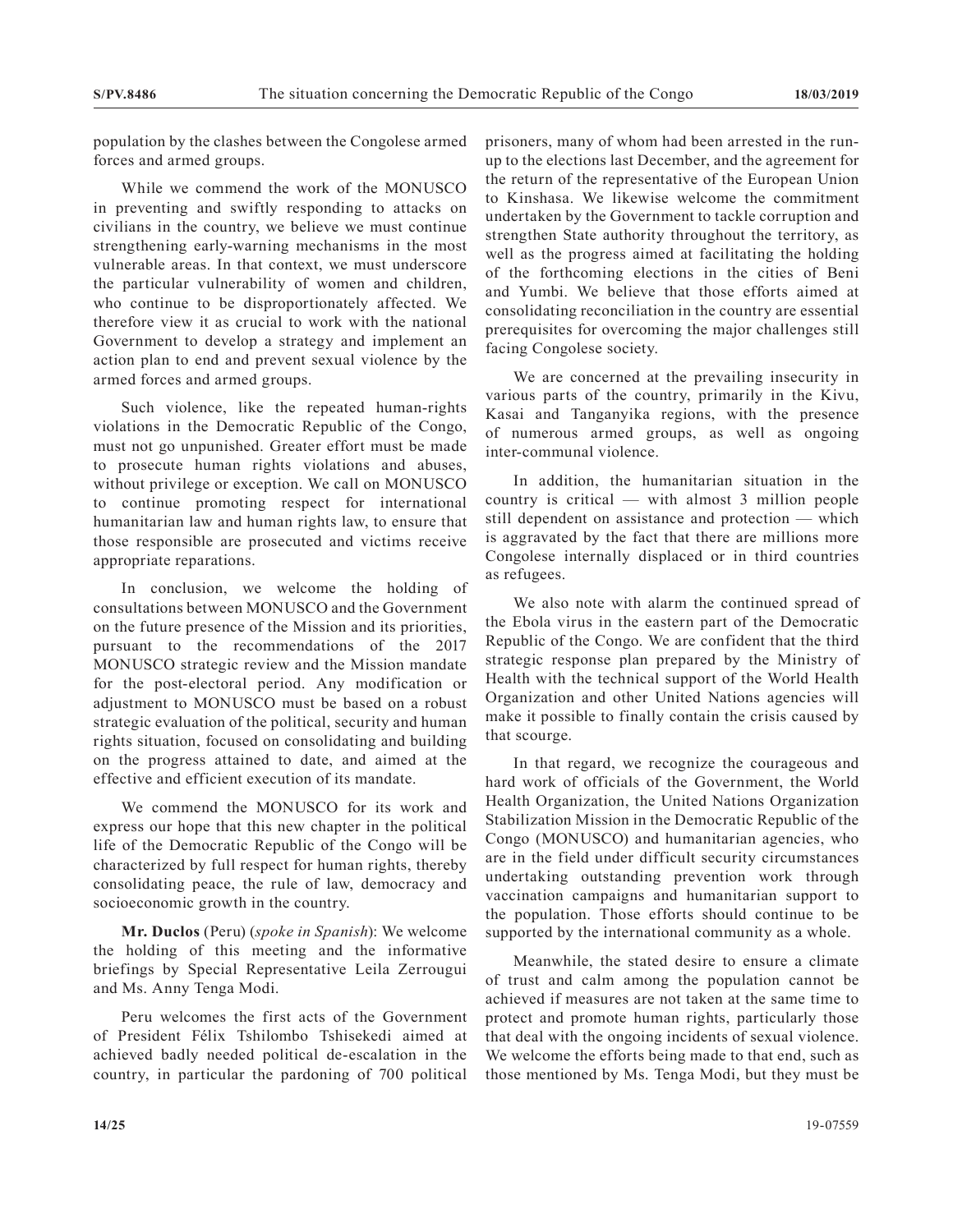complemented by robust measures to combat impunity through transparent and impartial investigations that will allow for those responsible for atrocity crimes to be brought to justice. In that regard, we wish to highlight the work of MONUSCO aimed at establishing effective measures to address the recruitment of children by armed groups.

I conclude by expressing our full support for the crucial role of MONUSCO in the country, particularly in protecting civilians and defending human rights, as well as its efforts to help bring about greater stability and lasting peace. We fully support the renewal of the MONUSCO mandate.

**Mr. Wu Haitao** (China) (*spoke in Chinese*): China thanks Ms. Zerrougui, Special Representative of the Secretary-General, for her briefing. We also listened to the briefing by Ms. Modi, Executive Director of Afia Mama.

At the end of last year the Democratic Republic of the Congo successfully held presidential and legislative elections, which achieved a smooth transition of power. Currently, the situation in the Democratic Republic of the Congo remains stable. President Tshilombo Tshisekedi is actively forming a new Government, strengthening governance, building security capacity and promoting economic and social development. In areas such as the Kasai region, militiamen and armed groups are voluntarily engaging in the disarmament process.

China welcomes those positive developments and commends the Government of the Democratic Republic of the Congo and the United Nations Organization Stabilization Mission in the Democratic Republic of the Congo (MONUSCO) for their efforts. That testifies to the will and ability of the Government and people of the Democratic Republic of the Congo to resolve their own issues through their own efforts. Meanwhile, the Democratic Republic of the Congo still faces challenges with regard to security, the humanitarian situation, the Ebola outbreak and development, among others. The international community should therefore focus assistance on the following three priorities.

First, in order to demonstrate its full respect for the country's sovereignty, independence and territorial integrity, the international community should support the ownership and leadership of the Government of the Democratic Republic of the Congo in dealing with its own affairs, enhance its cooperation with the Government, assist the country in overcoming its challenges in the

humanitarian, security and development fields, among others. The current focus should be on helping the Democratic Republic of the Congo to strengthen its security capacity-building and support the efforts of the Government to maintain peace and stability.

Secondly, the international community should continue to support the African Union, the Southern African Development Community, the Economic Community of Central African States, the International Conference on the Great Lakes Region and other regional and subregional organizations in doing their part to facilitate increased cooperation between the parties and the Government so as to promote implementation of the Peace, Security and Cooperation Framework for the Democratic Republic of the Congo and the Region. In order to jointly contribute to realizing peace and stability in the country and the wider region, international partners should support efforts to ensure that armed groups in the Democratic Republic of the Congo abandon the military option and resolve issues through dialogue and consultation instead.

Thirdly, to continue to provide necessary humanitarian assistance and economic support to the Government of the Democratic Republic of the Congo, international partners should focus on increasing contributions in the areas of education, health care, infrastructure and other assistance in order to help the country to increase employment opportunities, improve people's livelihoods and engage in socioeconomic development. We hope that bodies such as the United Nations Development Programme and the Peacebuilding Commission can play a greater role. The international community should continue its active response to the Democratic Republic of the Congo's call for humanitarian assistance, support the activities of the World Health Organization and the International Committee of the Red Cross and help to contain the Ebola outbreak.

The MONUSCO presence is currently crucial to the peace and stability of the Democratic Republic of the Congo. China supports the renewal of the Mission's mandate. We hope that MONUSCO can continue its activities in accordance with its mandate in order to help the country to achieve peace, stability and development. We hope that the Secretariat, the Government of the Democratic Republic of the Congo and the troopcontributing countries can work together, conduct a timely assessment in the light of the developments and put forward proposals for the adjustment of the MONUSCO mandate so as to ensure a gradual and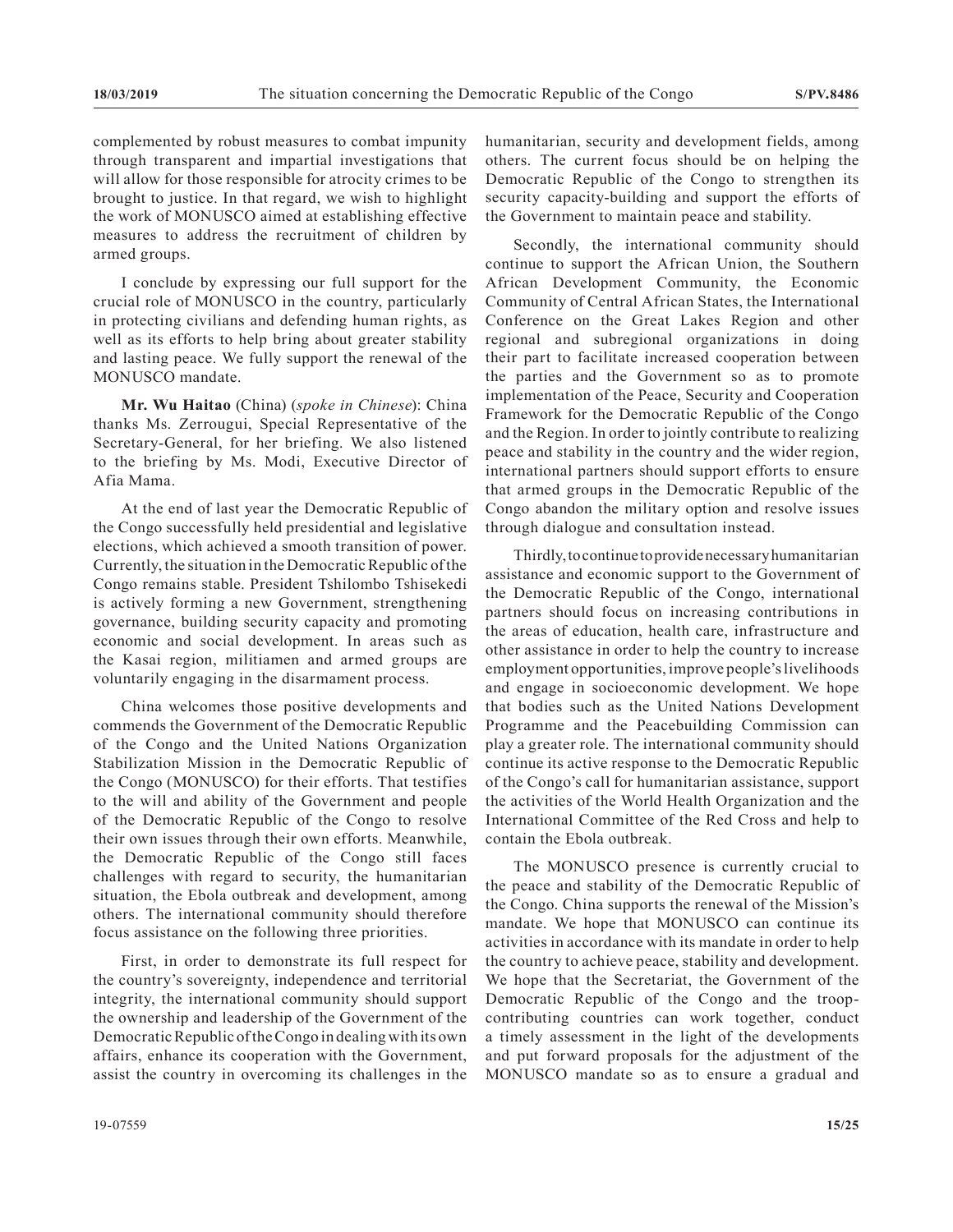orderly handover of security responsibilities from the Mission to the security forces of the Democratic Republic of the Congo. China stands ready to work with the wider international community to continue to assist the efforts of the Democratic Republic of the Congo to achieve peace, stability and development as soon as possible.

**Mr. Clay** (United Kingdom): Let me begin by thanking Ms. Leila Zerrougui, Special Representative of the Secretary-General, and Ms. Annу Tenga Modi, Executive Director of Afia Mama, for their informative briefings this morning. I will focus my intervention on four issues: human rights; the political situation; the humanitarian situation; and the United Nations Organization Stabilization Mission in the Democratic Republic of the Congo (MONUSCO).

Helping survivors of sexual and gender-based violence is a priority of the United Kingdom in the Democratic Republic of the Congo. We welcome the opportunity to hear from Ms. Tenga Modi this morning, whose non-governmental organization does vital work to empower women, particularly those who are survivors of violence.

In that context, I would like to very briefly raise a project that United Kingdom aid has funded in 15 villages in the Ituri region, which is working to challenge the social acceptance of violence against women and girls. Over just two years the percentage of women experiencing domestic violence fell from 69 per cent to 29 per cent and the percentage of men reporting that they had carried out domestic violence dropped from 68 per cent to 24 per cent in the same period. Those results show that sexual and gender-based violence can be tackled effectively, even in conflict-related settings. The United Kingdom remains concerned that rape, including mass rape, continues to be used as a weapon of war by armed groups and State actors. The United Kingdom condemns all acts of sexual and gender-based violence, including conflict-related sexual violence. We call on the new Government to deliver on its promises to bring perpetrators of sexual and gender-based violence and other human rights abuses to justice.

This morning several other delegations have raised the situation in Yumbi. The United Kingdom is deeply concerned about the violence that took place in Yumbi territory in December 2018. The latest report of the United Nations Joint Human Rights Office in the Democratic Republic of the Congo indicates that as many as 890 people were killed and thousands more displaced. We echo the comments made by the United Nations High Commissioner for Human Rights, Michelle Bachelet. We condemn all such violence and call for the perpetrators of those abhorrent crimes to be brought to justice swiftly. Our Embassy in the Democratic Republic of the Congo has raised our concerns with the Government authorities in the region and with local United Nations representatives.

The United Kingdom remains concerned over the reported discrepancies in the official results for the presidential, parliamentary and provincial elections. Continued efforts for increased transparency and inclusive dialogue with all political parties remain vital as the electoral process in Democratic Republic of the Congo continues towards local elections in late 2019 and 2020.

The Congolese people clearly voted for change. The United Kingdom will engage with President Tshilombo Tshisekedi and his team to understand their plans for improving stability and prosperity in the Democratic Republic of the Congo. A stable and prosperous Democratic Republic of the Congo is vital for the Congolese people, the region and the rest of the international community.

Turning to the Ebola outbreak, the United Kingdom commends the response to date, particularly given the challenging environment in which humanitarian and medical workers are operating. We deplore the recent attacks on Ebola treatment centres and those responding to the outbreak. We once again strongly urge all parties to the armed conflict to fully respect international law and to full, safe, immediate and unhindered access for humanitarian and medical personnel. The Government of the Democratic Republic of the Congo just set out its Ebola response plan until the end of July. It is crucial that the international community steps up to support the Democratic Republic of the Congo and cure the outbreak as quickly as possible. The United Kingdom is making significant contributions to that plan and urges others to do the same.

Finally, as we approach the renewal of the MONUSCO mandate, the United Kingdom agrees that now is the time for the Mission to refocus on an exit strategy. It is incumbent upon all of us to ensure a responsible and sustainable exit of MONUSCO. Therefore, a fully consultative strategic review of the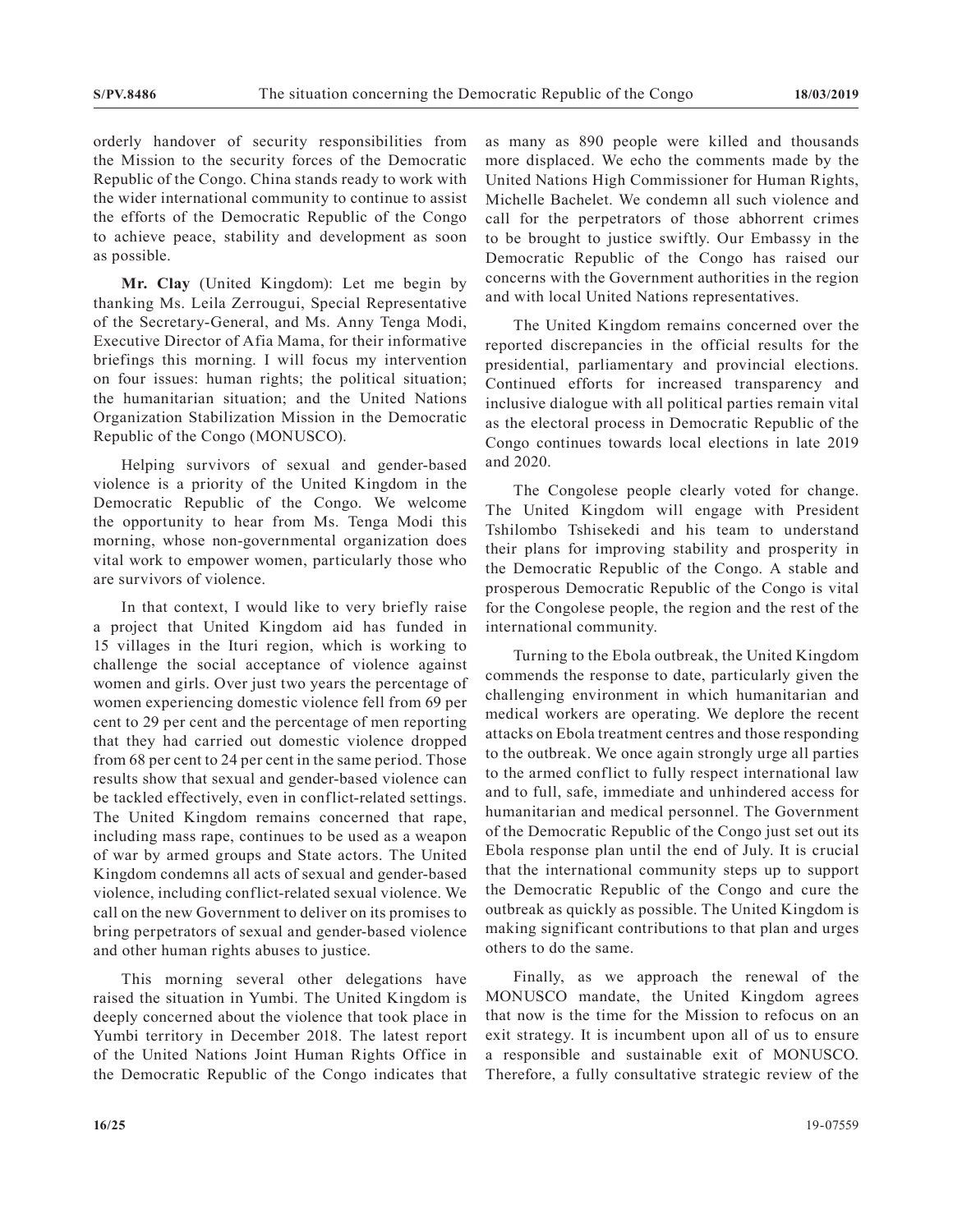Mission will need to be undertaken before the Council makes a decision on the shape of MONUSCO's exit.

**Mr. Alotaibi** (Kuwait) (*spoke in Arabic*): At the outset, we very much thank Ms. Leila Zerrougui, Special Representative of the Secretary-General and Head of the United Nations Organization Stabilization Mission in the Democratic Republic of the Congo (MONUSCO), for her valuable briefing, as well as for the briefing of Ms. Anny Tenga Modi, Executive Director of Afia Mama.

Before I proceed with my statement, I would like to extend my sincerest condolences to the Government of the Democratic Republic of the Congo and to the families of the victims as a result of the merchant train crash in Kasai, which claimed scores of lives and left several injured people, whom we wish a speedy recovery. I would also like to extend my sincerest condolences to the families of the victims in several States of the Southern African region, namely, Mozambique and Zimbabwe, as well as Indonesia, owing to the natural disaster that claimed many victims. We extend our deepest condolences to the families of those victims.

I would like to focus on the following basic issues in my statement: first, the political situation; secondly, the security situation; and, thirdly, the humanitarian situation.

First, with regard to the political situation, I would like to begin with the conclusion of the most recent report of the Secretary-General (S/2019/218), published on 7 March, on the holding of elections and the peaceful handover of power in the Democratic Republic of the Congo, as well as the taking office by Mr. Félix Tshilombo Tshisekedi, the new President of the Democratic Republic of the Congo. That was a significant turning point in the country's history and in the implementation of the 31 December 2016 agreement. Indeed, since the beginning of 2018, the political situation in the Democratic Republic of the Congo has seen positive developments, which was confirmed by Ms. Zerrougui in her briefing (see S/PV.8483) during the meeting with troop-contributing countries on Thursday, 14 March. We hope that those positive developments will continue to achieve political, security and economic stability in the country.

We welcome the official visits by President Tshisekedi to neighbouring States to discuss issues of common interest and strengthen partnerships among States in the region. We also express our

satisfaction with his commitment to endeavour towards promoting peace, the rule of law and democracy in the Democratic Republic of the Congo — something in evidence on multiple occasions since he assumed office. The most recent declaration was made during his participation in the thirty-second summit of Heads of State and Government of the African Union, held in Addis Ababa. We also welcome the support extended during the elections period by the African Union, the Economic Community of Central African States, the International Conference on the Great Lakes Region, the Southern African Development Community and all international partners. We hope that such support will continue in future and that the Government of the Democratic Republic of the Congo will take advantage of that important period to step up its cooperation and partnership with regional and international organizations, as well as with States in the Great Lakes region. That is important for achieving stability and ensuring economic integration.

We also call upon all Congolese stakeholders to continue to embrace the same spirit that prevailed during the elections and during the announcement of the official results, by refraining from violence and moving towards reconstruction, development and safeguarding the gains attained.

Secondly, with regard to the security situation, despite general improvements during the elections and following the announcement of the results, the incidence of violence and armed conflict continues to plague certain regions, particularly in the east of the country in North Kivu, where has been armed escalation, with direct repercussions and a threat to the lives of unarmed civilians. We call upon all parties involved in armed violence to end those acts, save civilian lives and achieve peace and stability. In that regard, we commend the great efforts of MONUSCO and its personnel to counter armed attacks and safeguard civilians. We also commend the decision taken by certain armed groups to lay down their weapons and rejoin their communities. We call upon other armed groups to lay down their weapons and cooperate with the Congolese Government. The Government must also provide special programmes for reintegrating into their communities those who have put down their weapons.

Thirdly, with regard to the humanitarian situation, it is still a source of concern in certain regions due to continued fighting among armed groups. A total of 13 million people are still in need of urgent humanitarian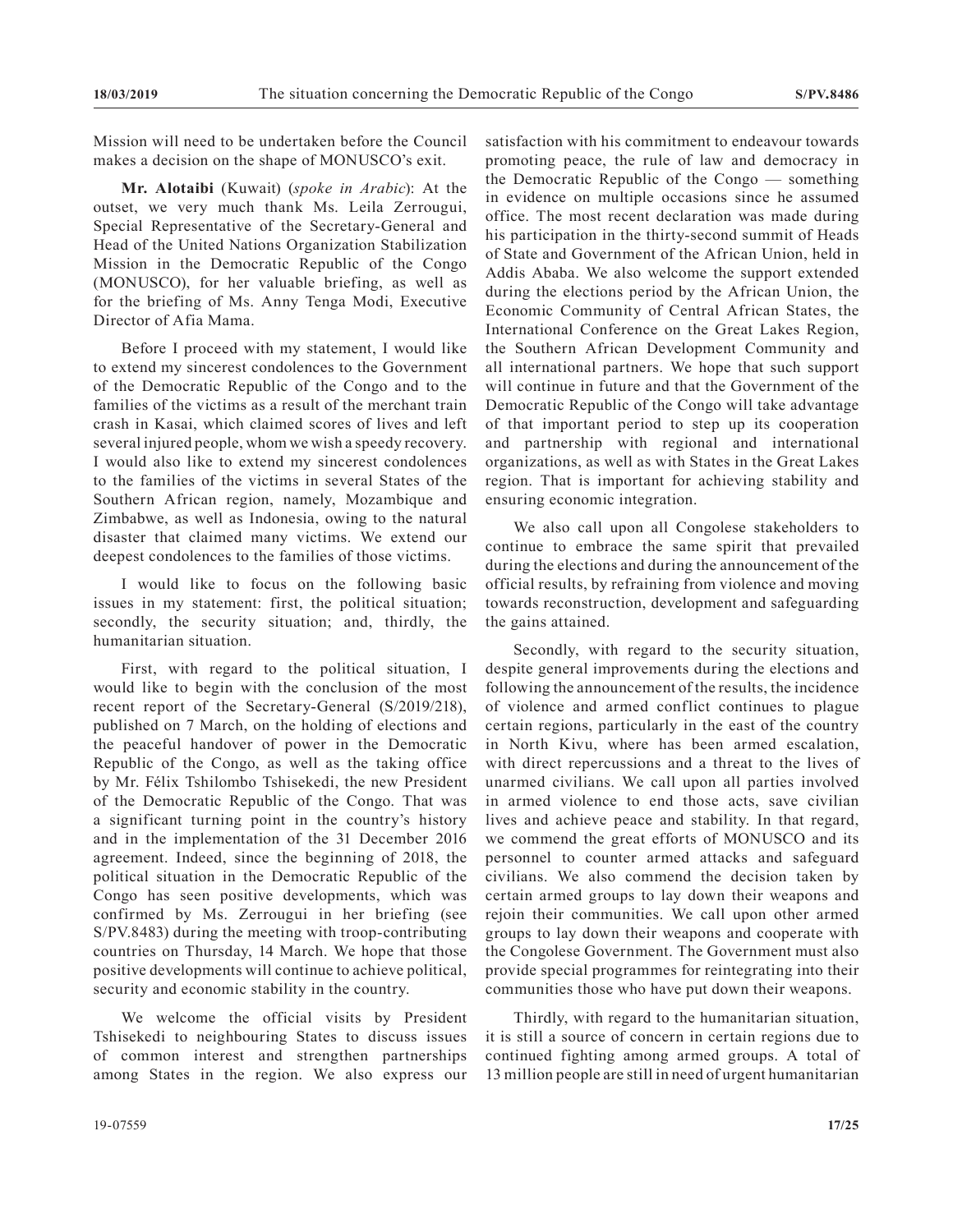assistance. Epidemics of chronic diseases, such as cholera and measles, continue to wreak havoc, as well as the Ebola outbreak in North Kivu and Ituri. It has been reported that 859 individuals have been stricken by Ebola, of whom 536 have died.

We commend the efforts of the Congolese Ministry of Health, in coordination with the United Nations and World Health Organization (WHO), to combat the Ebola virus. We also welcome the third strategic response plan adopted by those three entities on 13 February — drawn up by the Ministry of Health with technical support from WHO and United Nations agencies, for a duration of six months. We hope that the virus will be totally eradicated in the upcoming months.

We are also concerned about nearly 13 million people suffering from malnutrition in the Democratic Republic of the Congo, of whom a total of 4 million children suffer from acute malnutrition due to persistent armed clashes. In that regard, we recall the inter-ethnic armed violence between the Banunu and Batende groups in mid-December 2018 in Yumbi, which resulted in at least 500 victims.

Also on the issue of violence and murders, more than two years have passed since the assassination, on 12 March 2017, of Michael Sharp and Zaida Catalán, who were members of the Council's Group of Experts. We urge the Congolese Government to identify the perpetrators of those crimes and hold them accountable as soon as possible, as well as to cooperate with the mechanism established by the Secretary-General in that regard.

In conclusion, I again thank Ms. Zerrougui and all MONUSCO personnel for their tireless efforts and steadfast support for the Democratic Republic of the Congo. We look forward to the discussions on the draft resolution on the extension of MONUSCO's mandate. As penholder, France will soon circulate it to the members of the Council, with a view to adopting it by the end of the month. We support the Secretary-General's recommendation in his report on the extension of the mandate.

**Mr. Djani** (Indonesia): At the outset, I would also like to join my Kuwaiti brother in extending our deepest condolences to the people and the Government of the Democratic Republic of the Congo following the tragic train crash in Kasai. I also thank my Kuwaiti brother for his condolences on the recent natural disaster in eastern Indonesia, as well as in other parts of the world.

I would also like to thank Ms. Leila Zerrougui, Special Representative of the Secretary-General, for her important briefing. Her vast experience in the Democratic Republic of Congo has given weight to the updates, and we commend her tireless efforts in ensuring the effective contribution of the United Nations to peace and stability in the country.

Like others, I also wish to thank Ms. Anny Tenga Modi, Executive Director of Afia Mama. Ms. Modi's statement on women's participation in peacebuilding efforts in the Democratic Republic of Congo indeed provides viewpoints for the Security Council in moving forward on the country. In my view, we cannot separate the peaceful transfer of power in the Democratic Republic of the Congo from the role that women play in it. During last week's series of meetings of the Commission on the Status of Women, we were constantly reminded of the important role that women play in maintaining peace and security, and of course we applaud the work that Ms. Modi has been doing.

The Secretary-General's report of 7 March 2019 (S/2019/218) provided ample food for thought. Indonesia is certainly ready to work with the Government of the Democratic Republic of the Congo for the country's future. I would now like to focus on three pertinent points, which are, first, progress in the Democratic Republic of the Congo; secondly, the role of the United Nations Organization Stabilization Mission in the Democratic Republic of the Congo (MONUSCO); and lastly, providing resources for MONUSCO.

With regard to the first point, I would like to echo the Secretary-General when he says that the peaceful transfer of power in the Democratic Republic of the Congo is a turning point in the country's history. Like others, we welcomed the peaceful holding of presidential elections in the Democratic Republic of the Congo and we hope that the local elections still to come can be conducted peacefully. Now is the time for reconciliation and building a prosperous country, and I believe the people of the Democratic Republic of the Congo are expecting to see peace, stability and growth. We also welcome the support that has been provided by regional and subregional partners and their willingness to remain engaged in the post-electoral process.

Nevertheless, we realize that there is still a lot of work to be done, as the Special Representative of the Secretary-General also said. We must ensure a successful start for the delayed elections in Beni,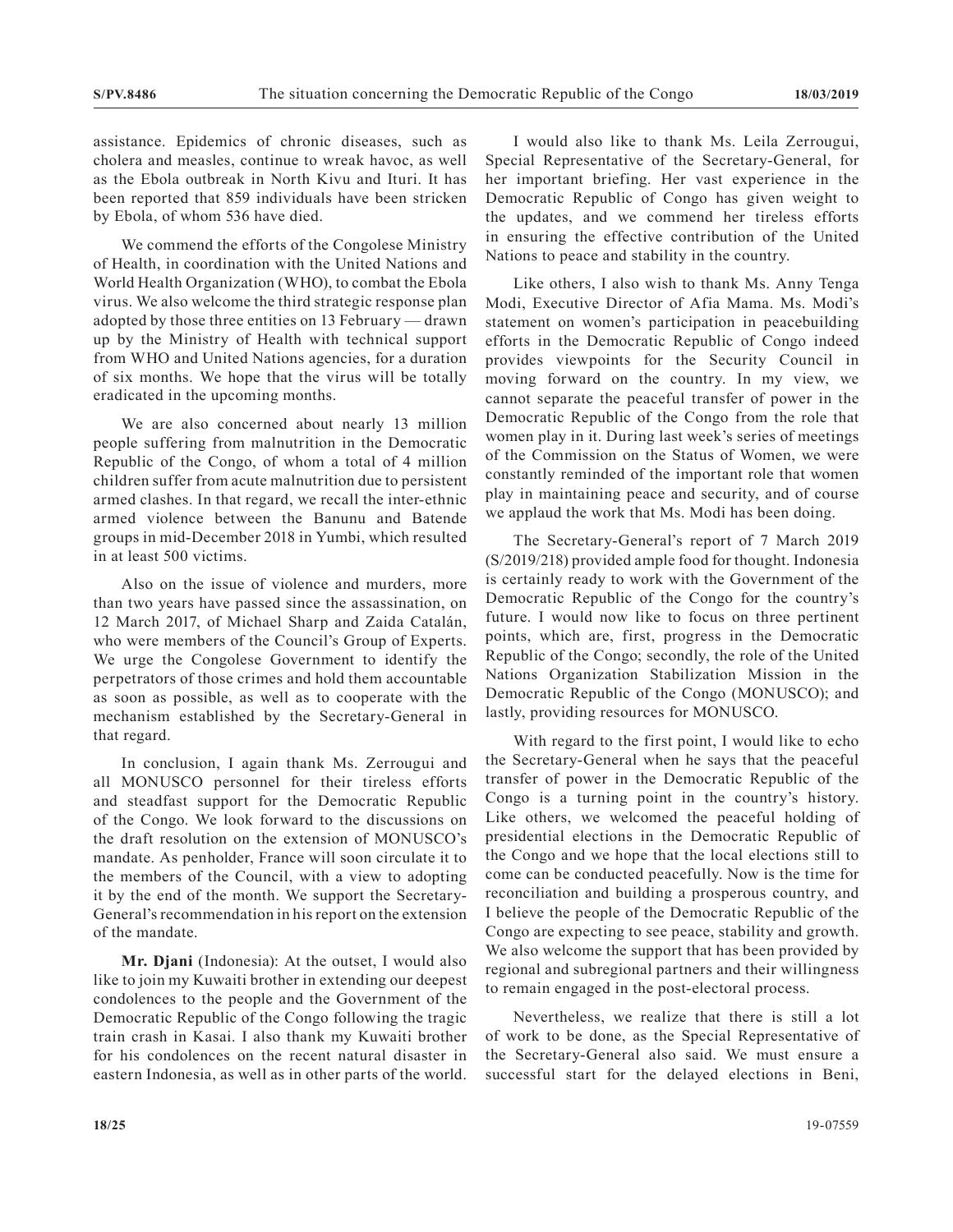Butembo and Yumbi now scheduled for the end of the month. We must work on the issue of the disarmament, demobilization and reintegration of armed groups, as well as enabling the new Government, once it has been formed, to tackle a number of problems, including the outbreak of the Ebola virus and the establishment of good governance. With regard to the progress that we hear has been made on the ground, as well as the challenges that remain and that Ms. Zerrougui mentioned, such as the attacks in northern areas and on civilians in various places, it is clear that MONUSCO's role is as important as ever.

For my second point, we commend MONUSCO on its role in keeping the peace during the transfer of power in the Democratic Republic of the Congo. We urge it to engage in close consultation with the new Government so as to be able to give it effective assistance. We are also encouraged to know that armed groups in three provinces — Kasai, Tanganyika and Ituri — have shown a willingness to disarm and give up their weapons through MONUSCO. In our view, this represents important progress in this aspect of the Mission's work. Indonesia takes pride, along with South Africa, also here in the Chamber, in being one of the largest troop contributors to MONUSCO, contributing more than  $1,000$  peacekeepers  $-1,041$ , to be exact, of whom 28 are women. Our contribution also includes an 850-member rapidly deployable battalion (RDB), requested by the Secretary-General, and we are proud to learn through the report that in February, through its close community engagement, the Indonesian RDB facilitated an armed group's handover of its rifles, magazines and uniforms to MONUSCO. Beyond the protection of civilians, such community engagement is an important aspect of peacekeeping.

My third point concerns MONUSCO's operation and resources. Its approved budget for the period from 2018 to 2019 was \$1.11 billion, which I believe is the second largest after the United Nations Mission in South Sudan. However, if we look at the numbers closely, we can see that the burden borne by individual peacekeepers in MONUSCO is quite heavy. MONUSCO, with 17,000 peacekeepers, is currently responsible for the whole of the Democratic Republic of the Congo, which has a population of 84 million people and an area of 2.34 million square kilometres, which is much larger than many parts of Europe. That means that on average, the mandate assigned to a single MONUSCO

peacekeeper involves protecting 4,941 persons across an area of 137 square kilometres.

I am citing this data in order to bring some perspective to our discussion of the renewal of the mandate. Peacekeepers in MONUSCO are still facing direct threats, and in that connection, I want to pay tribute to all our fallen peacekeepers. There is no question that the Mission needs adequate resources in order to maintain peacekeepers' safety and ensure that its mandate is effectively fulfilled. While we support the plan for an exit strategy and MONUSCO's eventual drawdown, we are concerned about the fact that an important United Nations peacekeeping mission like MONUSCO is being required to reduce its capabilities at the height of its work. The situation is still fragile. We should keep building on the success so far, and as long as civilians in particular continue to be victims, MONUSCO will be needed more than ever. The mandate and the resources should work together. The Council cannot continue to work in a silo, and we must engage in discussing the peacekeeping budgets with the General Assembly if we are to ensure mandates' smooth operation and fulfilment. And a commitment to the peacekeeping budget should be followed with that commitment's realization. It is high time that we re-examined the overall guidelines and resolutions that relate to peacekeeping financing in order to help the Secretariat fulfil its mandate in support of peacekeeping operations.

As we are approach MONUSCO's mandate renewal, I also want to reiterate the importance of meaningful consultations with the troop- and police-contributing countries and the Government of the Democratic Republic of the Congo. At the end of the day, the Government should have ownership when it comes to securing peace and stability in its country. And I want to highlight once again that at the end of the day, we are here to save lives and to protect the weak and needy. Peace is a luxury that the Congolese people have been deprived of for far too long. Let us work together with them and their new Government to ensure lasting peace in the Democratic Republic of the Congo.

**Mr. Polyanskiy** (Russian Federation) (*spoke in Russian*): First of all, like my colleagues before me, I would like to express my condolences to the Government and the people of the Democratic Republic of the Congo in connection with the railway disaster in Kasai province, as well as to the African States affected by Cyclone Idai. We also mourn the victims of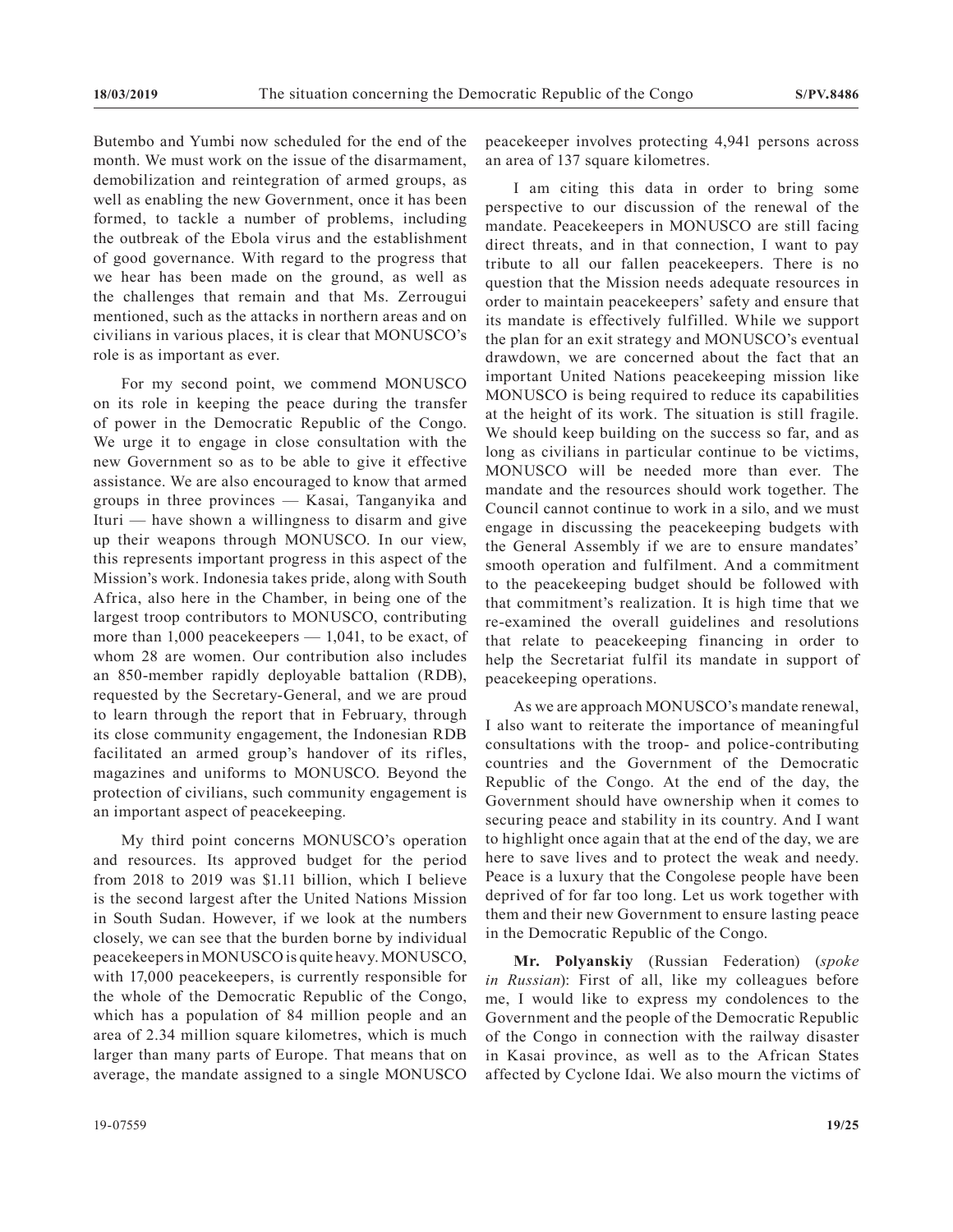the horrifying natural disasters in our brother country of Indonesia. We wish the wounded and injured a speedy recovery.

We thank Special Representative Zerrougui for her thorough briefing on the overall situation in the Democratic Republic of the Congo and the work of the United Nations presence there. We listened carefully to Ms. Anny Tenga Modi's report.

We view the presidential elections that took place after repeated postponements as a milestone event in the Democratic Republic of the Congo's political life. For the first time in their country's history, its citizens were able to achieve a democratic transfer of power to an unarmed, legally operating opposition. It is notable that the long-awaited vote was held in a calm atmosphere unclouded by any serious violations of public order. We welcome the fact that in the difficult post-electoral period all the country's political forces have competed through exclusively political methods, and we call on the Congolese people to continue to act in the interests of peace and to take steps to prevent any form of violence.

We are worried about the fact that the difficult military and political situation in the country's eastern provinces continues, as have the attacks by illegal armed groups, including the so-called Allied Democratic Forces. The situation has also been exacerbated by escalating intercommunal clashes and the ongoing Ebola epidemic in the Beni area. We hope that the fight against the armed groups will produce the necessary results. There should also be qualitative progress in the disarmament, demobilization and social reintegration of former combatants. In that regard, we note the fact that armed groups in Kasai province have expressed the desire to lay down their arms and the advances in the disarmament process in Ituri and Tanganyika provinces. We join the Secretary-General in urging that the window of opportunity opening there not be missed. We also expect the Congolese authorities to work to curb the illegal exploitation and export of the country's mineral resources.

We believe that the United Nations Organization Stabilization Mission in the Democratic Republic of the Congo should continue to support the efforts of the authorities to normalize the situation in the country during the post-electoral period. We note the constructive approach that the new President, Mr. Félix Tshilombo Tshisekedi, has expressed about cooperating

with the Blue Helmets. However, we want to emphasize that any interference by anyone, whoever they may be, in the internal affairs of Kinshasa is unacceptable. For our part, we are ready to work constructively on the draft resolution extending the Mission's mandate. Russia, including as a member of the Friends of the Great Lakes Region, intends to continue to actively promote the peace process in the Democratic Republic of the Congo and the stabilization of the situation in the Great Lakes region as a whole.

**The President** (*spoke in French*): I shall now make a statement in my capacity as the representative of France.

I would like to begin by joining previous speakers in expressing France's condolences to the Democratic Republic of the Congo in the wake of the horrific crash that occurred in the Kasai region, and to Indonesia following the natural disasters that have once again plunged the country into mourning.

I want to warmly thank Ms. Leila Zerrougui, Special Representative of the Secretary-General, and Ms. Anny Modi for their very informative interventions. At a time when the Security Council is preparing to renew the mandate of the United Nations Organization Stabilization Mission in the Democratic Republic of the Congo (MONUSCO), it is important for us to have a clear assessment of the situation in the country, MONUSCO's implementation of its mandate and the issues facing the Democratic Republic of the Congo in the coming months.

In January the Democratic Republic of the Congo experienced a historic event, the first peaceful change of a Head of State since the country gained independence. The Security Council, which has followed the electoral process very closely, congratulated the Congolese people on their conduct and sense of civic duty on the day of the election. Since taking office, President Tshilombo Tshisekedi has undertaken a number of important steps aimed at achieving peace and national reconciliation, opening the political space and ensuring respect for the law and for human rights in particular. The release at the end of last week of 700 prisoners imprisoned for political reasons is the latest example of that. France welcomes those initial important decisions and encourages the new authorities of the Democratic Republic of the Congo to continue to fulfil the commitments made by the President.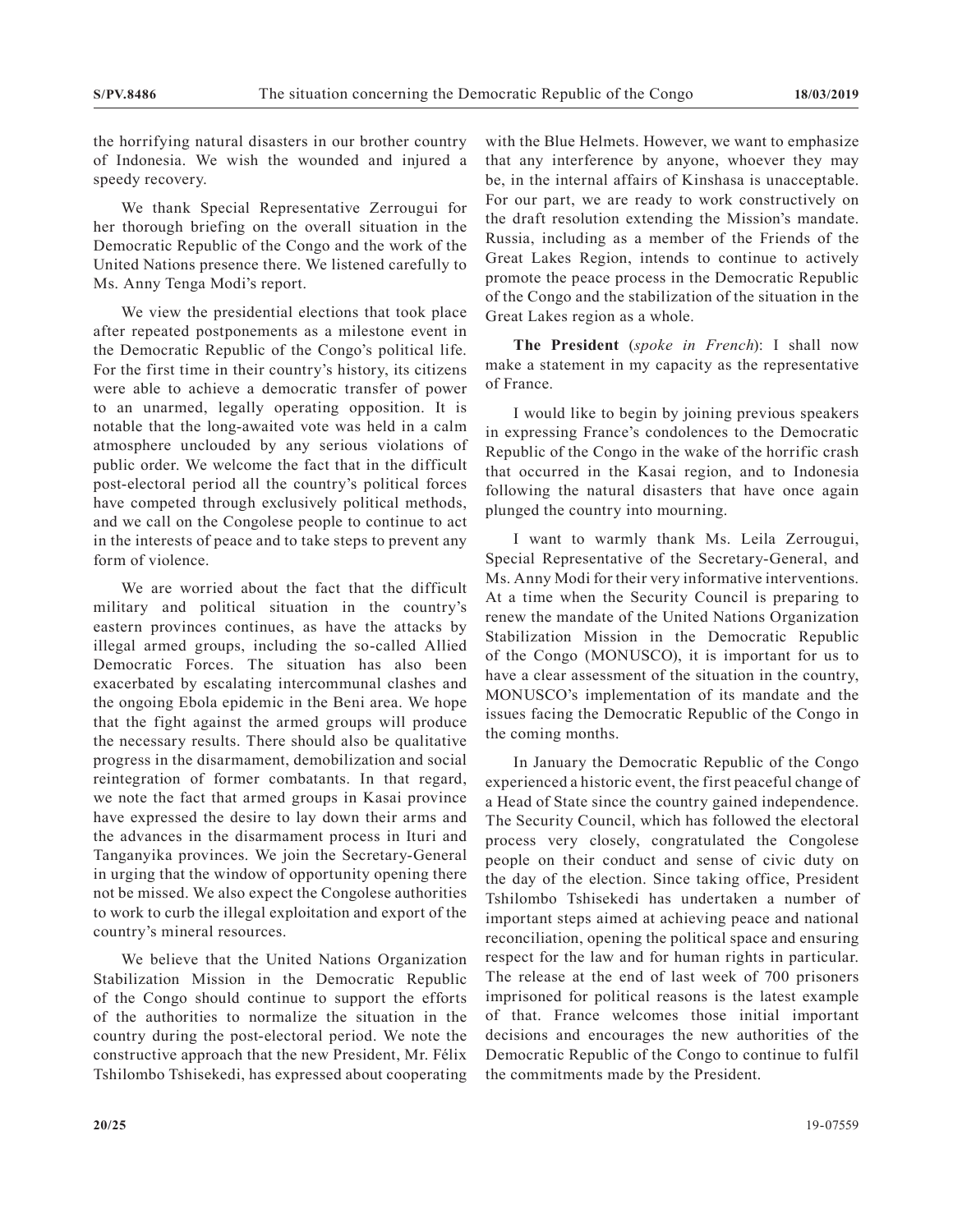The next steps in the institutional life of the country must happen very soon and will also be an opportunity to demonstrate the new directions that the country is taking, including with the legislative and provincial elections in the areas where people were unable to vote in December, the formation of the new Government and the organization early next year of the first local elections in the history of the Democratic Republic of the Congo. As Ms. Modi emphasized, women's participation in that process can and must still be improved.

President Tshisekedi has also pledged to work to end the conflicts afflicting the country, particularly in the east, and the intercommunal clashes that have recently affected various regions, with a view to helping the Democratic Republic of the Congo's various communities coexist peacefully. A number of armed groups have expressed their willingness to lay down their arms, and several hundred combatants have already done so since January. This new development will be hopeful if we work collectively to do what must be done to ensure that those combatants can be disarmed and properly reintegrated into civilian life and their communities.

MONUSCO has an important role to play in all those aspects, and I want to once again commend the exemplary commitment of Ms. Zerrougui and her entire staff and team. The Council has mandated MONUSCO to protect civilians and support the Government in its fight against armed groups. We need the determined involvement of the Democratic Republic of the Congo and the countries of the region as part of an approach that combines military pressure, if necessary, and dialogue so as to normalize the situation throughout the country.

There are a number of important challenges that must still be addressed. Several of the country's regions continue to suffer from predatory activity by both Congolese and foreign armed groups financed by the illegal exploitation of natural resources. France urges both the Democratic Republic of the Congo and all of the countries in the region to act concertedly and resolutely to end such trafficking and cut off the resources that enable such groups to continue their abuses.

Certain kinds of community tensions have sometimes degenerated into extremely serious violence, as was the case in Yumbi in December, where crimes against humanity may have been committed. France calls on the Congolese authorities to do everything to ensure that the perpetrators of those heinous crimes are held accountable for their actions. It will also be crucial to ensure that the new authorities shed light on the human rights violations committed during the election period.

Sexual violence against women is still too often used as a weapon of war, as Ms. Modi mentioned. France encourages the Congolese authorities to prosecute the people responsible and to provide the necessary support to the victims.

The Ebola epidemic continues to rage in the country's eastern regions and must be dealt with. I want to once again commend the exemplary commitment of the Congolese authorities and humanitarian actors, coordinated by the World Health Organization, in combating the epidemic, and the support provided by MONUSCO. On behalf of France, I once again firmly condemn attacks targeting humanitarian personnel who are assisting the sick. They must continue to receive our full support.

All the changes and challenges that I have mentioned will require the United Nations to adapt its engagement in the country and reconfigure its modes of action in order to give the best possible support to the restoration of peace and stability throughout the territory of the Democratic Republic of the Congo. That will mean reconfiguring MONUSCO as well. For that reason, in the draft resolution that France will submit early this week to Council members on the renewal of the Mission's mandate, we propose conducting a strategic review of MONUSCO. In the spirit of the Secretary-General's initiative on peacekeeping, we believe it is crucial to ensure that the Council can rely on a thorough assessment of the situation and the related needs in order to reconfigure MONUSCO by the autumn and begin the transition to other forms of longterm support. The reconfiguration should of course be undertaken in close coordination with the Congolese authorities, in accordance with President Tshisekedi's commitments and priorities.

For the past 20 years the United Nations Observer Mission in the Democratic Republic of the Congo and, subsequently, MONUSCO have supported the Democratic Republic of the Congo on its path to recovery and national reunification. January's peaceful transfer of power shows that another stage has been reached. We must now adapt MONUSCO to the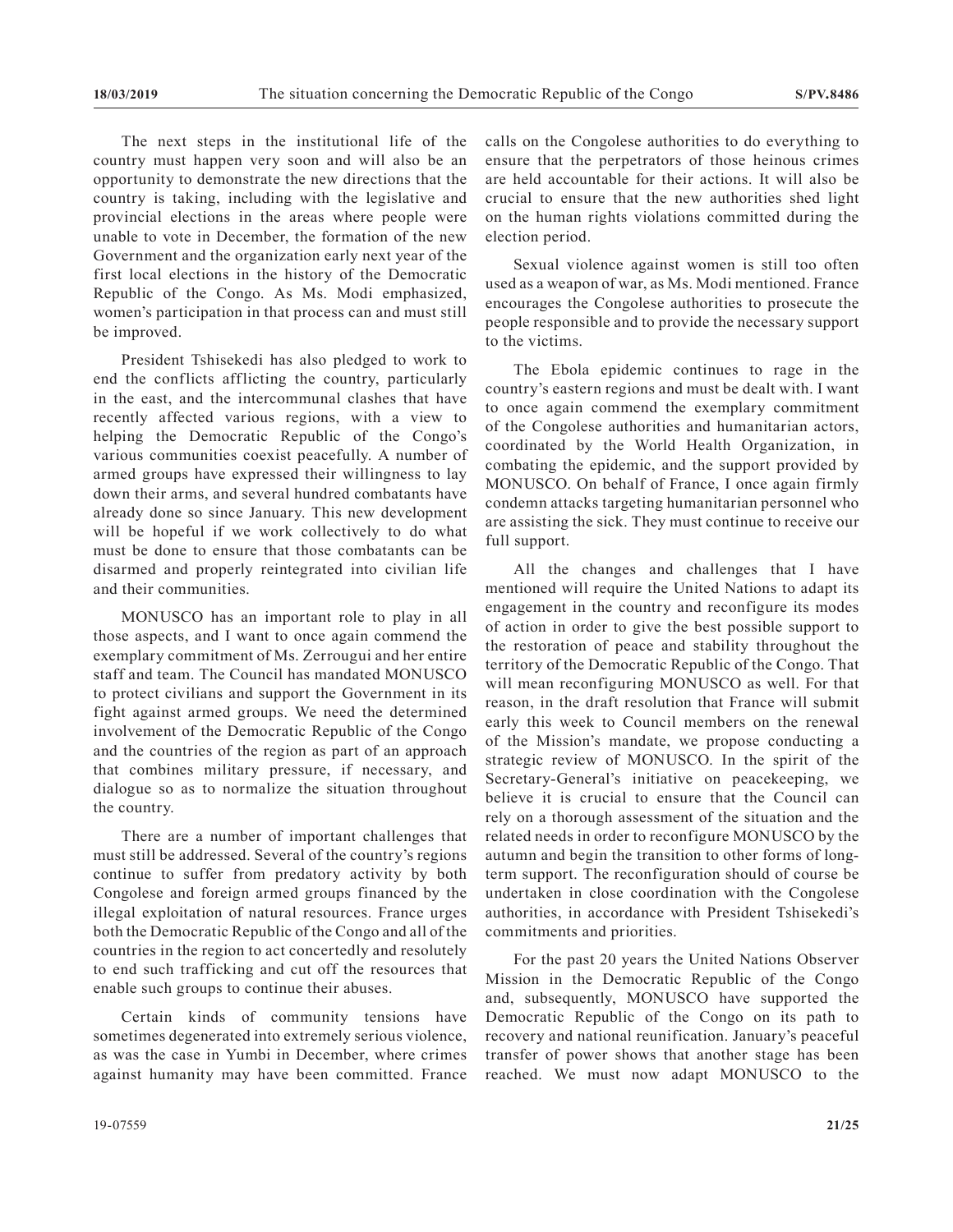challenges of the years to come so that it can eventually withdraw and so that the Congolese authorities are fully capable of providing security and establishing the right conditions for their people's development throughout the country. In support of that transition, it will also be the Security Council's job to consider the shape that the United Nations presence in the Democratic Republic of the Congo might take.

I would like to conclude by paying tribute to Michael Sharp and Zaida Catalán, who sacrificed their lives for peace in the Democratic Republic of the Congo and worked tirelessly to improve the lot of the Congolese people. We encourage the Congolese authorities to spare no effort in supporting the United Nations monitoring mechanism to ensure that the perpetrators of those crimes be tried and sentenced.

I now resume my functions as President of the Security Council.

I now give the floor to the representative of the Democratic Republic of the Congo.

**Mr. Gata Mavita Wa Lufuta** (Democratic Republic of the Congo) (*spoke in French*): At the outset, I would like to congratulate you, Mr. President, on your assumption of the presidency of the Security Council for the month of March and to let you know how pleased my delegation is to see the friendly country of France leading the Security Council's deliberations today. I would like to thank you for organizing today's meeting on the situation in my country, the Democratic Republic of Congo. I would also like to take this opportunity to congratulate your predecessor, the Ambassador of Equatorial Guinea, who did an excellent job in presiding over the Council last month. And I particularly want to thank Secretary-General Guterres for his determination and commitment to my country's cause and for his report on the situation in the Democratic Republic of the Congo (S/2019/218), which is the subject of our discussions today.

My delegation has taken note of the Secretary-General's report on the United Nations Stabilization Mission in the Democratic Republic of the Congo (MONUSCO), just introduced by Ms. Leila Zerrougui, Special Representative of the Secretary-General and Head of MONUSCO, whose presence here today I welcome. I would now like to explain my Government's position on all the issues raised in the report and on the concerns raised by the members of the Council.

After the holding of presidential, legislative and provincial elections on 30 December, the main focus of the political situation in my country has been the establishment of new institutions, as the report emphasizes. In that context, on 24 January we held a ceremony to celebrate our country's historic first peaceful transfer of power to a new Head of State, from former President Joseph Kabila Kabange to the newly elected President of the Republic, Mr Félix Antoine Tshilombo Tshisekedi, followed by the installation of Assemblies at both the national and provincial levels.

The political situation has also featured the preparation of the elections that were postponed in the Beni and Butembo areas of North Kivu province in order to prevent the spread of Ebola virus disease, and in the Yumbi district, in Mai-Ndombe province, following bloody clashes that had resulted in the loss of human lives. I need hardly say that those elections are scheduled for 31 March, in accordance with the revised timetable of the Commission électorale nationale indépendante.

In order to emphasize his desire to strengthen goodneighbourly relations, work in harmony and cooperate with the leaders of the region right from the start of his term of office, President Tshisekedi undertook a tour that took him in turn to Angola, Kenya, the Republic of the Congo, Namibia and then to Nairobi for a second time. On 10 and 11 February, in Addis Ababa, he also participated in the thirty-second ordinary Summit of Heads of State and Government of the African Union, at which he was elected Second Vice-President of the African Union by his peers.

With a view to reducing tensions in the political climate, the President has authorized the return of those who had been exiled for their political and philosophical views, as well as the release of political prisoners, particularly those whose cases were considered symbolic. Before concluding this part, I should point out that negotiations on forming a Government are continuing between the parties concerned. In the meantime, the President has appointed the members of his Cabinet and published his programme of priorities for the first 100 days of his term.

I would like to respond briefly to the Ambassador of Germany by saying that the issues raised by Ms. Anny Tenga Modi are important and the Government is taking them into account. The fact is that gender parity is enshrined in the Democratic Republic of the Congo's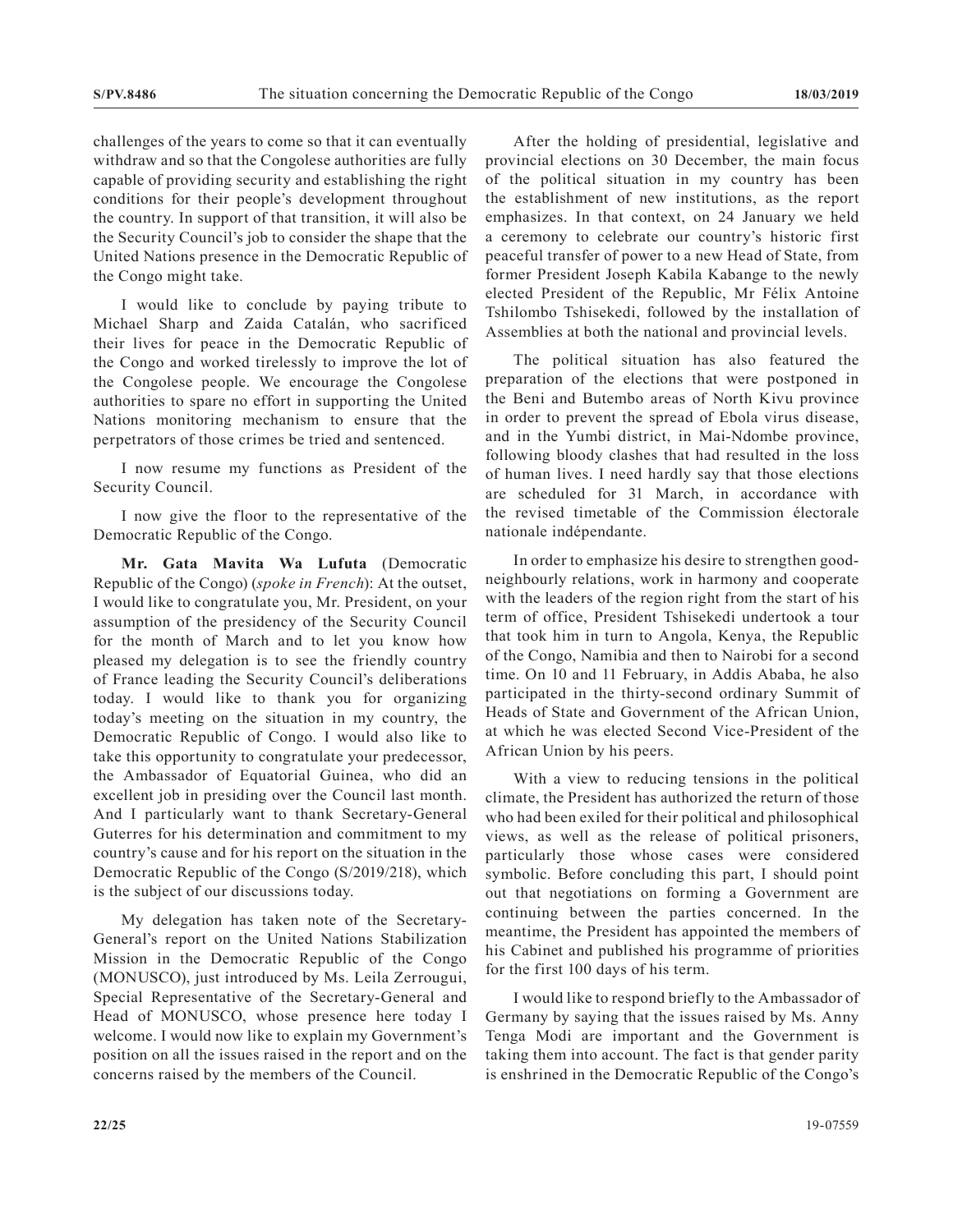legislation, and women are therefore an integral part of all the country's institutions. The lower numbers of women in some State institutions has more to do with their lack of initiative and determination, owing mainly to the barriers presented by our civic education and traditional culture, as Ms. Modi herself acknowledged. We therefore want to point to the Government's efforts to establish programmes to encourage such initiatives and combat our traditional barriers.

The security situation continues to be a concern for the Government, which is why the President has made it a priority of his programme, as he stressed in his inauguration address. It is true that the eastern part of the Democratic Republic of the Congo continues to be a focus for the activities of both domestic and foreign armed groups, the most deadly of which is currently the Allied Democratic Forces, as is well known. These criminals are known for their murderous attacks on civilian populations in the region of Beni and Butembo and on positions held by MONUSCO and the Forces armées de la République Démocratique du Congo (FARDC). As we have told the Council before, the modus operandi of this hostile force, whose strongholds have already been dismantled, however, will force the FARDC and MONUSCO to review their strategies and combine their efforts to neutralize it and achieve sustainable security for the people in this part of the country and end the suffering they have endured for many years. The Government remains committed to continuing the efforts it has already undertaken in this fight, which is why we have increased the military strength of five of the 12 regiments operating in the Sokola 1 operational sector in the Beni region by 2,500 men and appropriate equipment.

The current report also mentions the changes that have occurred since the President took office, with members of armed groups surrendering en masse, particularly in the Kasais, the two Kivus, Ituri and Haut-Katanga. This trend should be fostered so as to encourage armed groups that are still active to renounce their hostile activity and lay down their weapons. My country urges the international community to support this process of voluntary disarmament so that combatants who surrender by laying down their arms can benefit from the support they need for social reintegration. In view of that, we advocate including disarmament, demobilization and reintegration as the second strategic priority in MONUSCO's new mandate, after the protection of civilians.

With regard to the Forces démocratiques de libération du Rwanda (FDLR) and former combatants of the Mouvement du 23 mars (M23), in order to comply with the decision of the Heads of State taken at the eighth High-level Meeting of the Regional Oversight Mechanism of the Peace, Security and Cooperation Framework for the Democratic Republic of the Congo and the region, held in Brazzaville on 19 October 2017, demanding the simultaneous and unconditional repatriation of former FDLR and M23 combatants held in the Democratic Republic of the Congo, Rwanda and Uganda, my country has closed the transit sites in Kisangani, Walungu and Kanyobagonga that had sheltered FDLR elements, who have been repatriated to Rwanda along with their dependents and with the assistance of MONUSCO. A similar measure was taken for some former M23s based in Uganda who have now been returned to the Democratic Republic of the Congo.

With respect to the sad events that occurred in the Yumbi district on 17 and 18 December, on the President's instructions, a tripartite commission, consisting of the Democratic Republic of the Congo, the Republic of the Congo and the Office of the United Nations High Commissioner for Refugees, has been set up to identify and deal with our compatriots who took refuge in Congo-Brazzaville and to facilitate their return home. Police forces, supported by operational units, have been deployed in the area. In the next few days the President will appoint local authorities in order to restore State authority. He has decided to use military engineers to rebuild the schools and other basic infrastructure destroyed during the events.

With regard to the future of MONUSCO, the President made the following statement in his address to the diplomatic corps on 15 February.

"[W]e will assist the planned MONUSCO drawdown process, taking into account the evolving security situation, by fully participating in the development of a joint exit strategy and its gradual transformation within the framework of the strategic dialogue. During the discussions of the renewal of its mandate in March, we will ask for a reconfiguration through a qualitative reorganization of the troops, which should be fewer in number but better equipped and more experienced in dealing with asymmetric warfare in order to collaborate with the national army in tracking down armed groups, which are the main threat to civilians".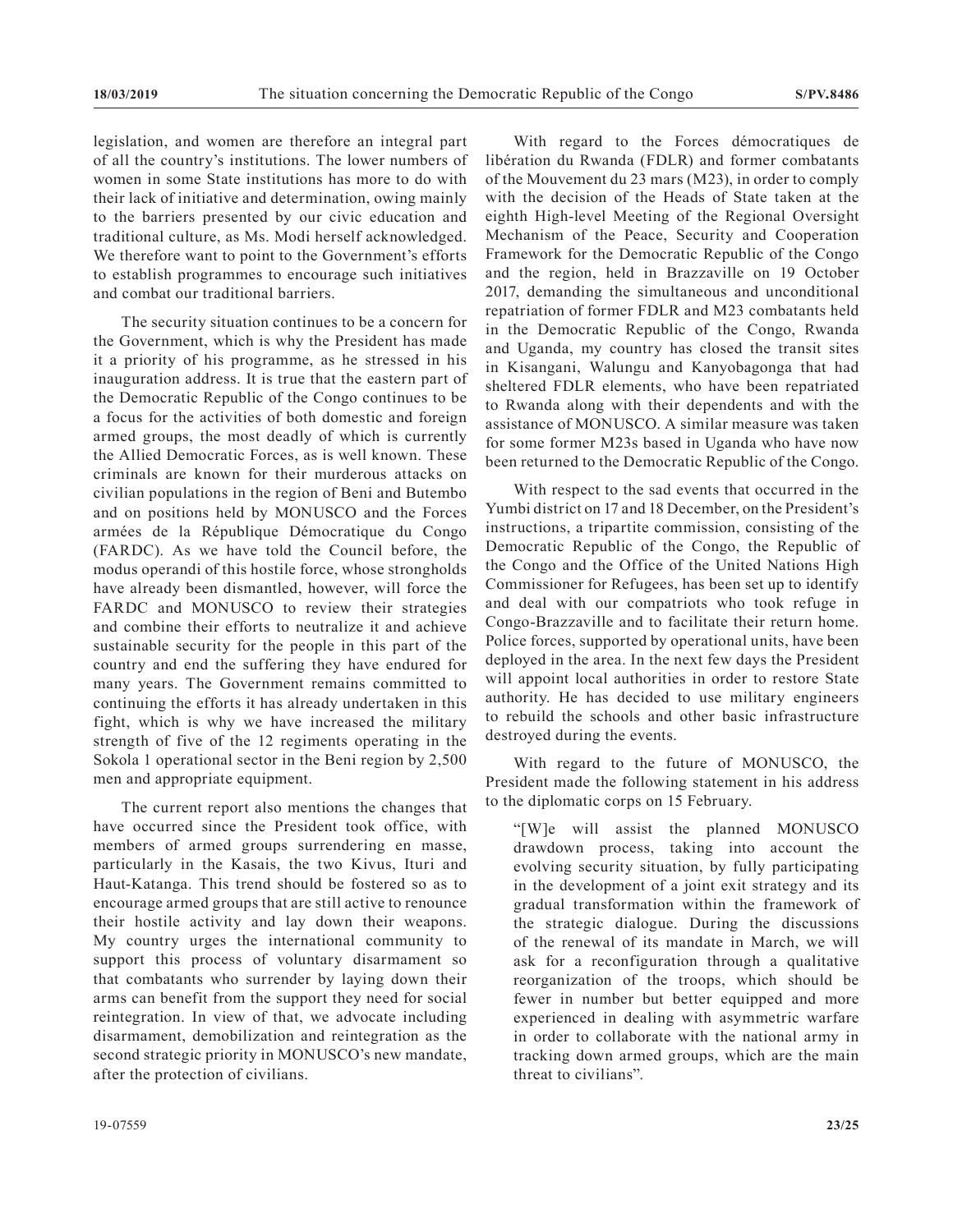In the light of the guidelines drawn up by the Head of State, my Government requests the Security Council to take the following proposals into account in the draft resolution that it will adopt in a few days' time: renew the mandate of MONUSCO for a period of one year, until March 2020; qualitatively resize the troops that must be trained and the number of which should be reduced — in my Government's view, that reduction should not include the Intervention Brigade; and provide the troops with the appropriate means and equipment to enhance their operational capabilities to combat asymmetrical threats on the ground. Priority in that allocation should be given to the Intervention Brigade.

Moreover, given that the elections are now behind us, my Government requests that the mandate be readjusted and reflect the post-electoral configuration. In that context, troop deployment should take into account areas where the threat is known and the Mission can still play a role. Disengagement should therefore be considered in areas where the threat is no longer documented.

As I have already mentioned, the priorities of the mandate should now focus on the protection of civilians. With that in mind, my Government would therefore like to see the Council take into account, as one of the strategic priorities of the mandate, disarmament, demobilization and reintegration so as to enable, as we have already said with regard to voluntary surrenders, support for the social reintegration of the combatants who lay down their arms. The Council should also include the issue of dealing with the plundering of natural resources, which is one of the main causes of the conflict in the eastern part of my country, and take the regional dimension of the crisis into account in order to ask the neighbouring countries that are the sources of the foreign armed groups to engage in political dialogue with those groups in the context of resolving the crisis.

With regard to the upcoming discussions on the development of a joint exit strategy within the framework of the strategic dialogue, my country underscores the need to start at once the process of transferring MONUSCO's tasks to the Government, the United Nations country team and other relevant stakeholders, following an explicit and jointly established timeline, with a view to safeguarding the achievements already made and a responsible withdrawal of MONUSCO, thereby ensuring sustainable progress towards the stabilization of the Democratic Republic of the Congo, the consolidation of State authority and the elimination of the threat posed by armed groups.

The humanitarian situation in my country is due mainly to the activity of armed groups and the conflicts that are also racking neighbouring countries, whose people seek refuge in our territory. In addition, there are natural disasters and the resurgence of certain epidemics, such as cholera and the Ebola virus disease. My country continues to address that situation with the means at its disposal. The Government would highly appreciate any additional assistance that our partners could provide to the distressed populations.

To return to the situation of Ebola haemorrhagic fever, it is important to inform the Council that the Government's efforts to control that disease, with the support of the World Health Organization, the African Union and other partners, are ongoing. Since the first outbreak of the epidemic, the cumulative number of cases as of 15 March is 936, with 871 confirmed cases and 65 likely cases. Of those cases, the number of people cured stands at 310.

Members of the Council will agree with us that the issue of human rights remains an ideal that all States in the world seek to achieve. My country is firmly committed to that ideal and will continue to work to entrench the rule of law, which our young democracy sorely needs. Мy delegation can therefore reassure those present that the fight against violations of human rights and fundamental freedoms is at the very heart of the action of the President of the Republic, who has committed to working for the promotion of the rule of law. With that in mind, he is determined to humanize the security services, fight abuses and close down detention centres that do not comply with the law. In the same vein, he is also committed to tackling impunity within the ranks of the army and police and improving the living and working conditions of the troops. He has also resolved to open access to the public media to all in order to promote freedom of expression, assembly and protest.

As report S/2019/218 points out, the recurrent armed conflicts in my country are at the root of sexual violence and the use and recruitment of children. The Government of my country is determined to continue the efforts undertaken, in cooperation with the United Nations and other partners to put an end to that situation. It is true that despite those efforts and the significant